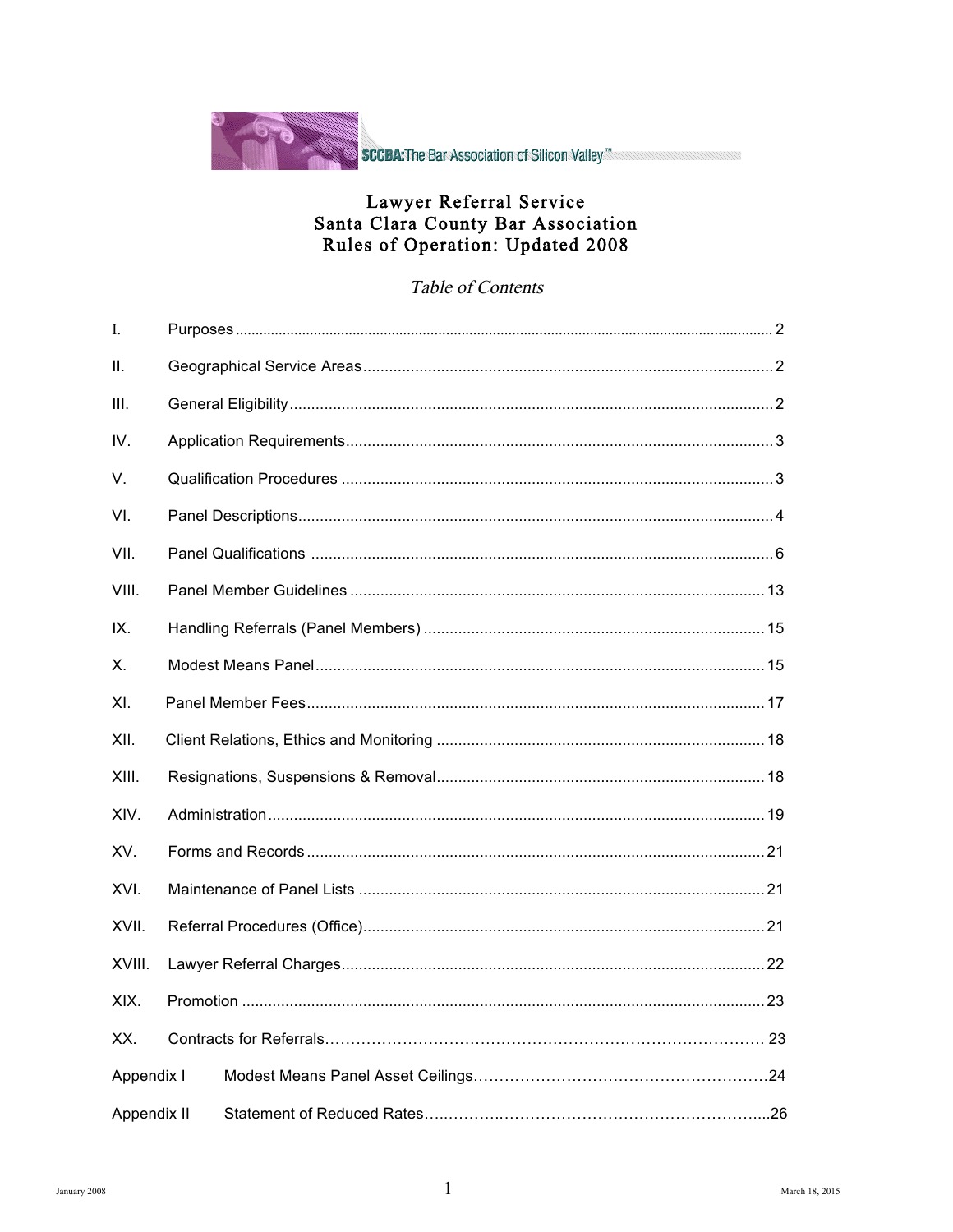## **Section I**

#### **Purposes**

#### **The purposes of the Santa Clara County Bar Association (Association) Lawyer Referral (LRS) are to:**

- 1. Establish panels of experienced attorneys who meet minimum qualifications and agree to participate in a program of training, services monitoring and effective resolution of client complaints;
- 2. Provide information about lawyers and the availability of legal services which will aid in the selection of a lawyer;
- 3. Inform the public where to seek legal services;
- 4. Provide general and legal information needed by the public; and
- 5. Provide the public with access to affordable legal services.

## **Section II**

#### **Geographical Service Areas**

**Rule 1.** The LRS service area is Santa Clara County, except areas which may be excluded by reciprocal referral contracts, if any, between the Association and other certified referral services (Section XX – Contracts for Referrals).

## **Section III**

#### **General Eligibility**

**Rule 1.** Except as may be required in the qualifications for a panel, no minimum number of years of law practice are required.

**Rule 2.** No character references are required.

**Rule 3.** All panel members must be members in good standing of the State Bar of California.

**Rule 4.** All panel members must maintain regular office hours at a specified office location within the county, provided that the LRS Committee (Committee) may waive this rule to the extent necessary to ensure an adequate number of members of a particular panel.

**Rule 5.** All panel members must maintain professional liability insurance with coverage amounts not less than, and deductible amounts not greater than, the amounts specified from time to time by the Committee.

**Rule 6.** No person may be a member of more than six panels at any time.

**Rule 7.** A panel member shall notify the Association of a change of mailing address in writing within 30 days.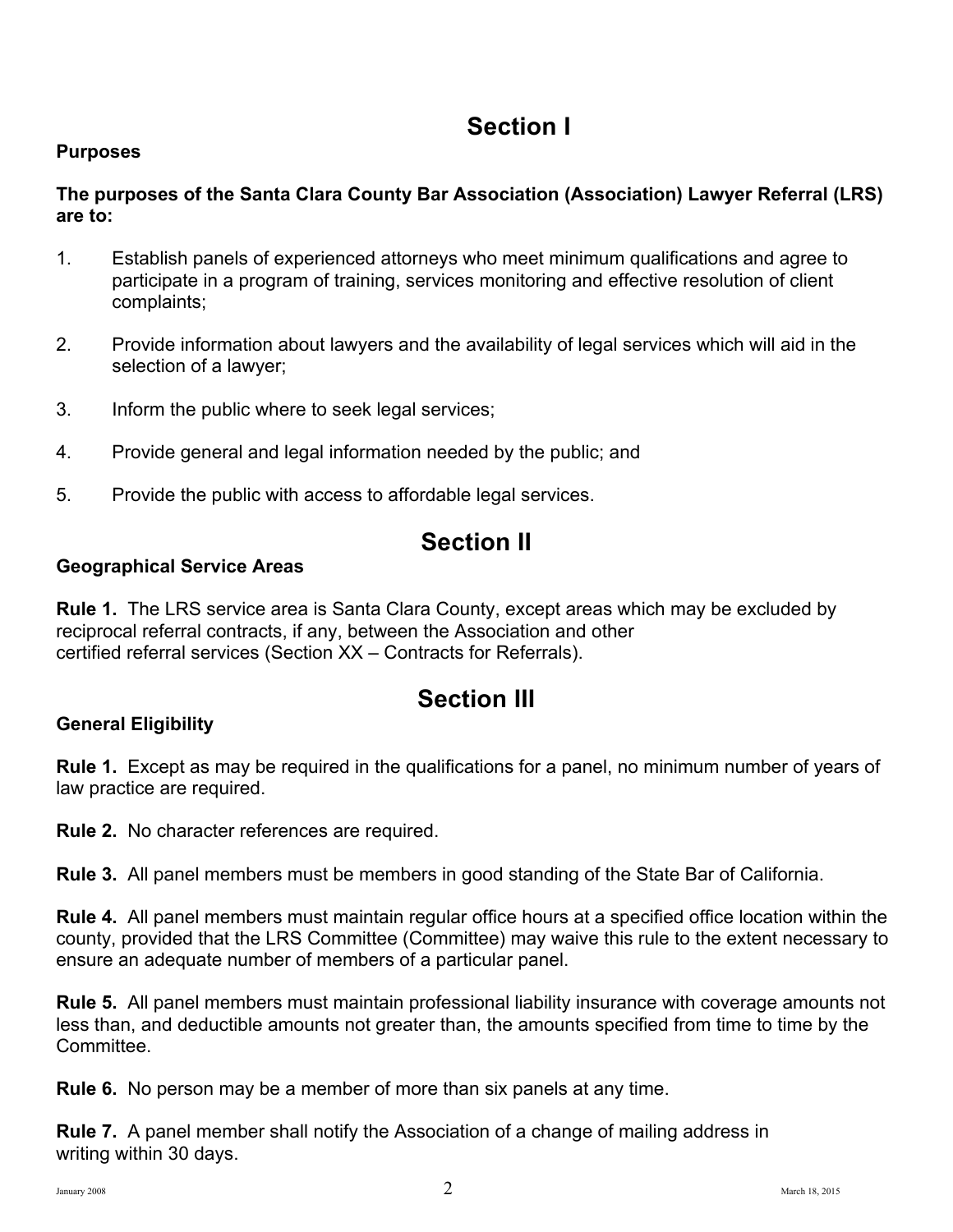## **Section IV**

#### **Application Requirements**

**Rule 1.** All applicants for panel membership shall complete an application. The applicant authorizes the Association to seek independent verification of any information provided by him/her response.

**Rule 2.** The application shall require each applicant to:

- a. Certify that he/she supports the LRS and will consider handling all matters included in the panel or panels applied for;
- b. Certify that he/she has read and agrees to abide by these Rules of Operation (Rules).
- c. Agree to accept all referrals for each panel applied for except when the applicant is unable to do so because of other professional or personal obligations;
- d. Agree to submit each fee dispute arising out of an LRS referral to the Association's fee arbitration program;
- e. Waive any and all claims against the Association and its members and staff for loss or liability arising out of or related to the applicant's participation in the LRS;
- f. Indemnify and defend the Association and its members and staff with respect to any and all claims, loss and liability (including attorneys' fees) arising from or related to referrals made to the applicant by the LRS; and
- g. Comply with qualification procedures under these Rules as implemented by the Committee.

**Rule 3.** Upon the approval of an applicant's application for panel membership, the applicant shall remit to the Association the current annual membership fee for such panel.

**Rule 4.** To remain eligible for referrals, panel members must renew their panel membership each year by completing a panel membership renewal form and submitting it to the LRS with the current annual panel membership fee and a copy of the applicant's errors and omissions insurance declaration page showing the coverage required by these Rules. Panel members must also demonstrate that they meet the general eligibility requirements and qualifications for each panel for which they seek a renewal of membership.

## **Section V Qualification Procedures**

**Rule 1.** An applicant's written application and experience statement shall be initially reviewed by the LRS Administrator to determine compliance with all general eligibility rules and the qualifications for the panel or panels applied for.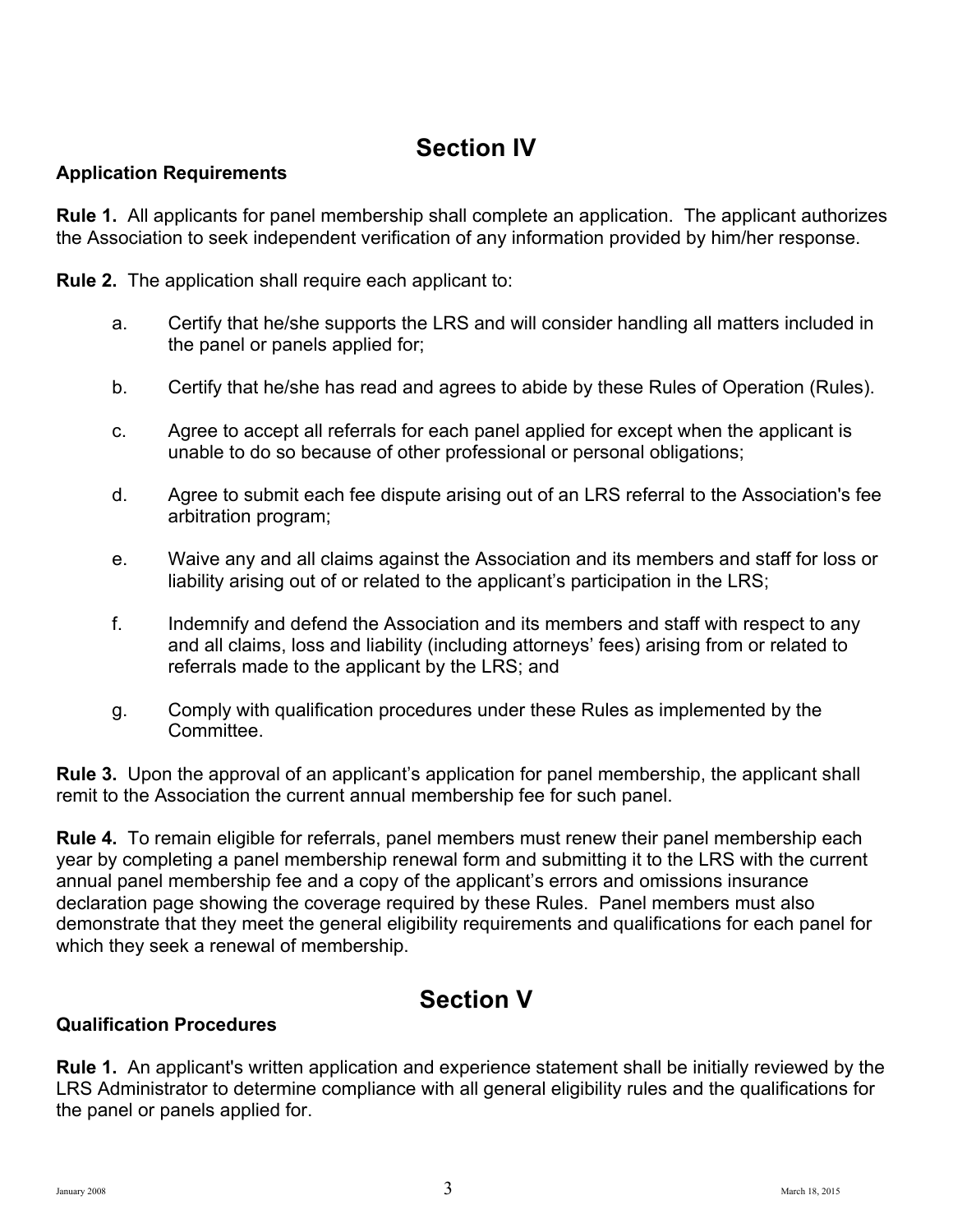**Rule 2.** Applicants whose applications and experience statements show compliance with general eligibility rules and applicable panel qualifications shall be admitted to the panel or panels applied for. Applicants showing compliance with general eligibility rules but failing to show compliance with the applicable panel qualifications shall be referred to the Committee to determine whether the applicant has demonstrated substantial compliance with applicable panel qualifications.

**Rule 3.** In determining substantial compliance with applicable panel qualification requirements, the Committee may require the applicant to furnish additional relevant information.

**Rule 4.** In determining substantial compliance with a applicable panel experience requirements, the Committee must find, in the absence of extraordinary circumstances, that the applicant has handled at least a minimum number of cases or matters deemed equivalent to those specified in these Rules in terms of providing experience, knowledge and training, within the time period specified in these Rules. The Committee may, in extraordinary cases, also consider equivalent experience acquired by the applicant before the applicant's admission to practice law.

**Rule 5.** Except as otherwise expressly provided in these Rules, determination of substantial compliance with applicable panel qualification requirements or equivalent experience shall be solely within the discretion of the Committee.

**Rule 6.** Applications described in the first sentence of Rule 2 of this section shall be approved within ten days of receipt by the LRS. Applications processed under the second sentence of Rule 2 above shall be approved or denied within a reasonable time, and the LRS Administrator shall promptly notify the applicant in writing of the Committee's decision. If the Committee finds that the applicant is not eligible and/or not qualified for a panel, the notice shall specify the pertinent eligibility requirements and/or qualifications, and the Committee may give the applicant an opportunity to furnish additional information. The applicant may appeal an adverse decision by notifying the LRS Administrator in writing within 30 days of the date of the notice of the Committee's decision. Such appeals shall be governed by Rule 9 Section XIV, (Administration).

## **Section VI**

#### **Panel Descriptions**

**Rule 1.** The LRS shall refer clients to a lawyer who is a member of the appropriate subject matter panel. The panels are:

- a. **Adoptions:** Matters related to direct, agency, stepparent and adult adoption proceedings.
- b. **Business and Corporations:** Matters related to the formation, financing, and dissolution of businesses and charitable and fraternal entities and advice and preparation of documents regarding entity operations and relationships between entities and their members.
- c. **Business and Real Property Litigation:** Matters related to the enforcement and protection of business and real property rights.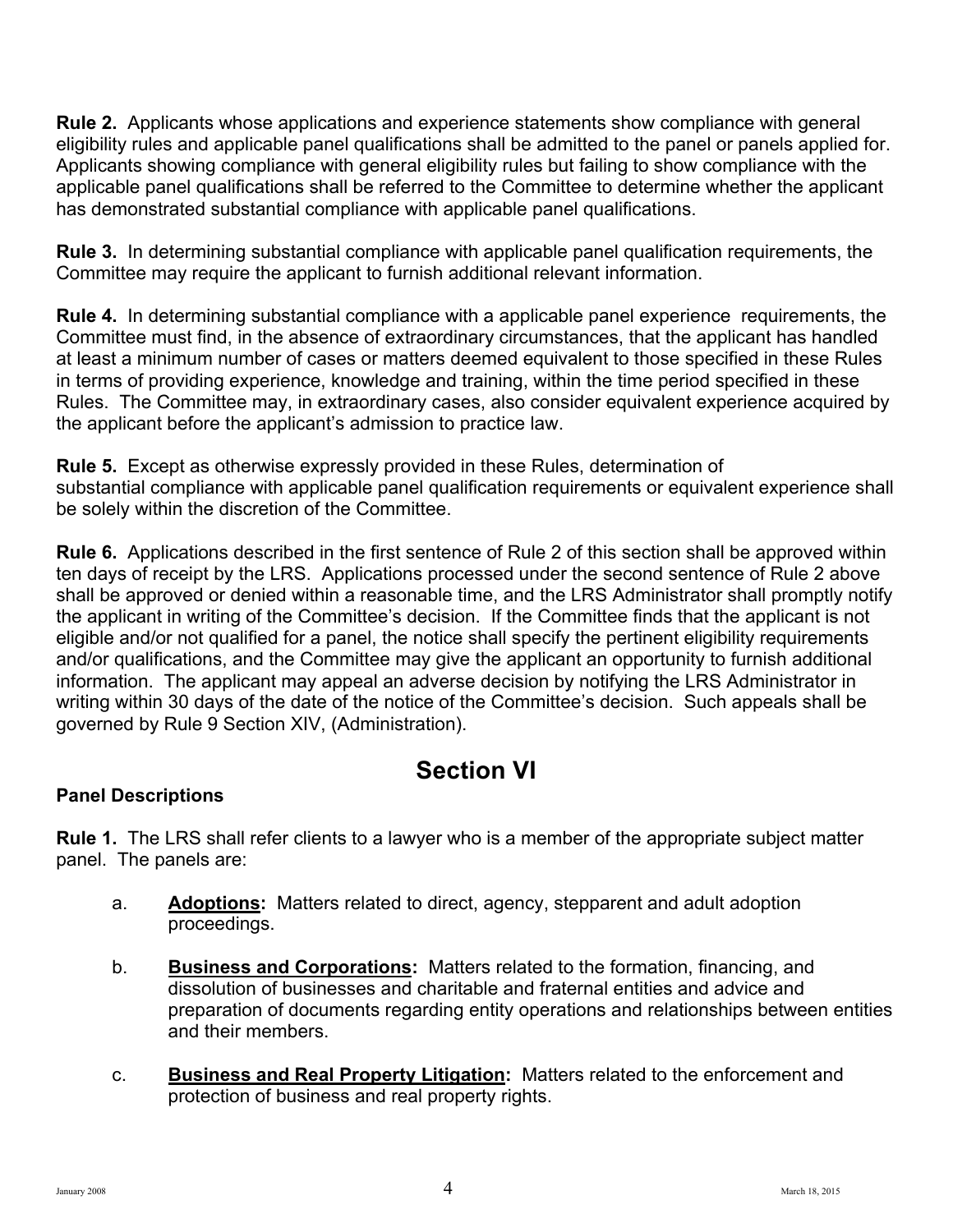- d. **Collection and Collection Defense:** Matters related to creditor collections and debtor defense not involving insolvency, bankruptcy or the construction industry.
- e. **Condemnation:** Matters related to the taking of real property by eminent domain.
- f. **Construction Industry Collections:** Matters related to enforcement of building contracts, mechanic's liens, stop notices, equitable liens, priorities, foreclosures, and government construction contracts.
- g. **Consumer Remedies:** Disputes between a retail sellers and buyers of goods or services.
- h. **Criminal Law:** Matters related to violations of penal statutes and ordinances.
- i. **Family Law:** Matters related to annulment or dissolution of marriage, legal separation, support enforcement, custody, name changes, marital agreements and family transactions.
- j. **Immigration and Citizenship:** Matters related to visas, labor certificates, deportation, exclusion and citizenship problems.
- k. **Income Tax:** Matters related to preparation of federal and state income tax returns, estimated tax returns, applications for income tax refunds and advice on income tax reporting and payment.
- l. **Insolvency and Bankruptcy:** Matters related to insolvency, unmanageable debts, and bankruptcy or wage earner petitions.
- m. **Juvenile Court:** Matters related to proceedings in Juvenile Court, regardless of nature, including criminal, delinquent and dependent child cases.
- n. **Labor Relations**: Matters related to unemployment insurance, California Labor Commission, employee retirement income, pensions, wrongful termination and employment discrimination.
- o. **Military Law:** Matters related to courts-martial, board actions, discharge up-gradings, military claims, military investigations, enlistment contract problems and selective service problems.
- P. **Intellectual Property:** Matters related to protection of or disputes involving inventions, proprietary ideas, and literary material, prosecution of patent applications, preparation of licenses, trademarks and copyrights.
- q. **Probate, Guardianship and Conservatorship:** Matters related to decedent's estate administration, joint tenancy and community property severance, estate tax returns, guardianships, conservatorships, and other Probate Code proceedings.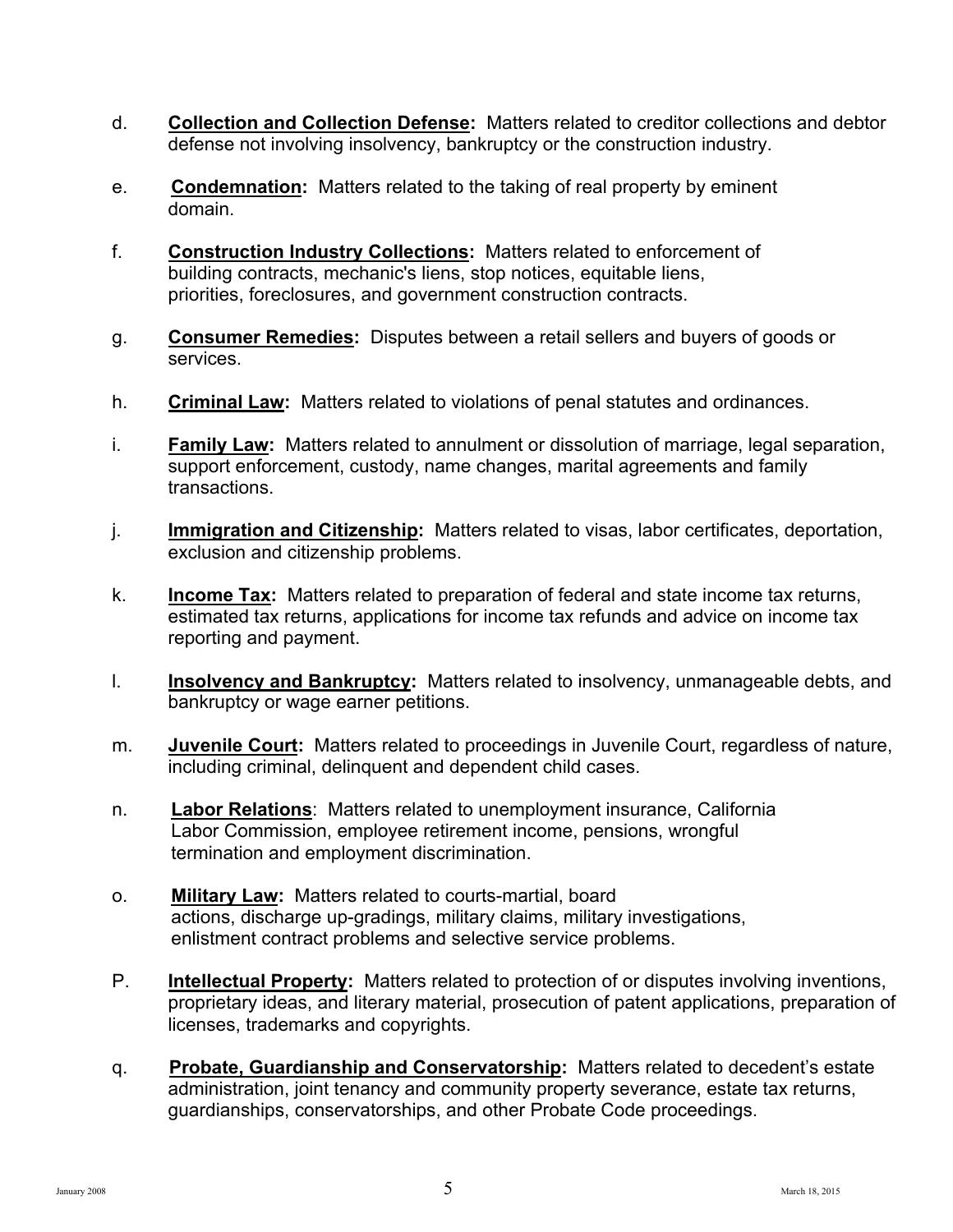- r. **Real Estate Transactions:** Matters related to advice and preparation of real estate sales agreements, escrow and financing documents, leases, options, and related transactions.
- s. **Tort Claims:** Matters related to tort claims, including wrongful death, intentional torts, and negligence.
- t. **Unlawful Detainer and Evictions:** Matters related to real property possessory problems, both residential and commercial, including collection of rent where eviction is involved.
- u. **Wills, Trusts and Estate Planning:** Matters related to wills, trusts, gifts, estate tax, and planning for medical treatment decisions.
- v. **Workers' Compensation:** Matters related to claims for injuries from on-the-job accidents.
- w. **Miscellaneous:** Areas of practice not covered by another panel which cannot be more effectively handled by another agency.
- y. **Social Security Panel:** Social Security Disability or Supplemental Security Income Disability matters taken through the hearing level before an administrative law judge.
- z. **Insurance Law Panel:** Insurance coverage disputes.

**Rule 2.** The LRS Committee shall invite and consider suggestions for adding, deleting or modifying panels.

## **Section VII**

#### **Panel Qualifications**

**Rule 1.** The minimum qualifications for members of panels (in addition to general eligibility requirements) shall be as follows:

- a. **Adoptions:** For a direct, stepparent or agency adoption, has handled least two of the type applied for.
- b. **Business and Corporations:** Within the last five years has personally responsible for advising five clients about choice of business entity, including consideration of personal liability and tax issues; has formed two corporations (including securities law compliance and advice regarding Buy-Sell Agreement issues) and one non-corporate business entity; and, has represented a party in a least one purchase and sale of a business. In addition, attorney must have been admitted to practice law in California for at least one year and have completed at least 1/3 of the MCLE reporting period requirement in business related courses within twelve (12) months preceding the date of this experience statement.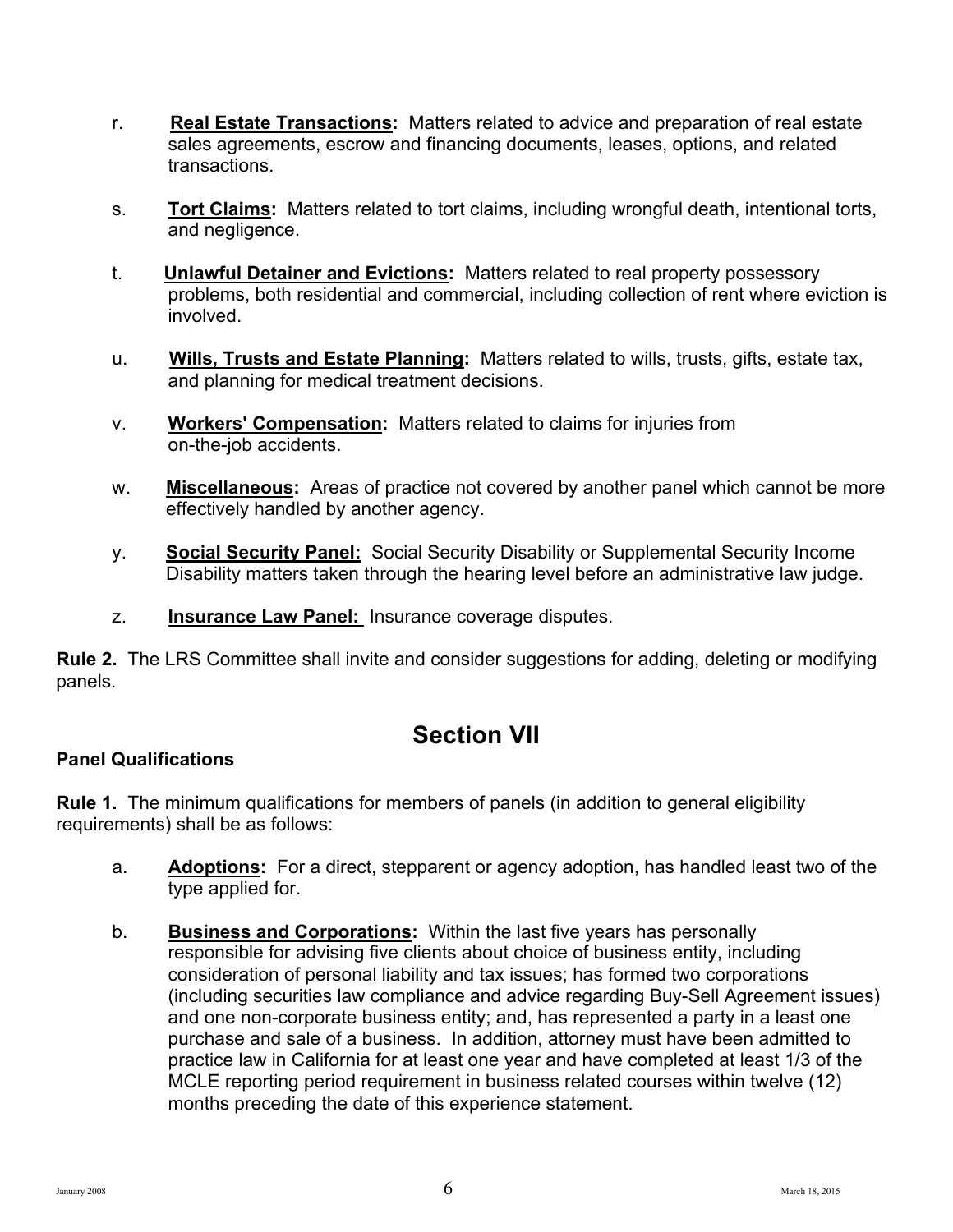- c. **Business and Real Property Litigation:** Has prepared and tried at least two such cases to judgment; or has prepared and tried at least one such case to judgment and
	- (i) has handled at least two such cases through arbitration; and
	- (ii) has settled at least three such cases with the preparation of settlement agreements or stipulated judgments.
- d. **Collection and Collection Defense:** Has handled at least two such cases to judgment, each of which involved in excess of \$500 and supplemental proceedings to enforce a judgment.
- e. **Condemnation:** Has prepared and tried at least one condemnation case to jury verdict.
- f. **Construction Industry Collections:** Has obtained judgments foreclosing, or defeated, at least two mechanic's liens.

For government contract or Miller Act cases, has also handled at least two such cases.

g. **Consumer Remedies:** 1) Has handled at least two trials (either court or jury) to judgment and has litigated to judgment at least one action on behalf of a consumer, **or** can demonstrate to the Committee appropriate experience, education or training in lieu of the second trial requirement.

2) has either (a) served as counsel for a consumer in at least three cases, in addition to those listed in 1 above, involving any of the following procedures:

- 1. a demand letter,
- 2. a notice of rescission,
- 3. negotiations with a seller and
- 4. filing a lawsuit; or

(b) worked at least one year in a government agency as an attorney dealing full time with consumer problems; and

3) Is able to list ten consumer protection statutes and briefly describe their scope and application, at least three of which the applicant has a substantial working knowledge of.

h. **Criminal Law:** 1) Within the last ten years, at least one criminal jury case to verdict in any jurisdiction, **and** 

2) Within the last three years, at least ten appearances in each jurisdiction, applied for, including at least three contested evidentiary hearings (such as PC sect. 995, PC sect. 1538.5, bail motions, or bench or jury trials), **and**

3. Within the last year, attended at least five hours of continuing education in criminal law.

In lieu of one or more of the above requirements, the applicant may demonstrate equivalent knowledge of the subject matter and the judges, personnel and procedures of the court or courts applied for.

**Or** is a Certified Specialist, Criminal Law, California Board of Legal Specialization.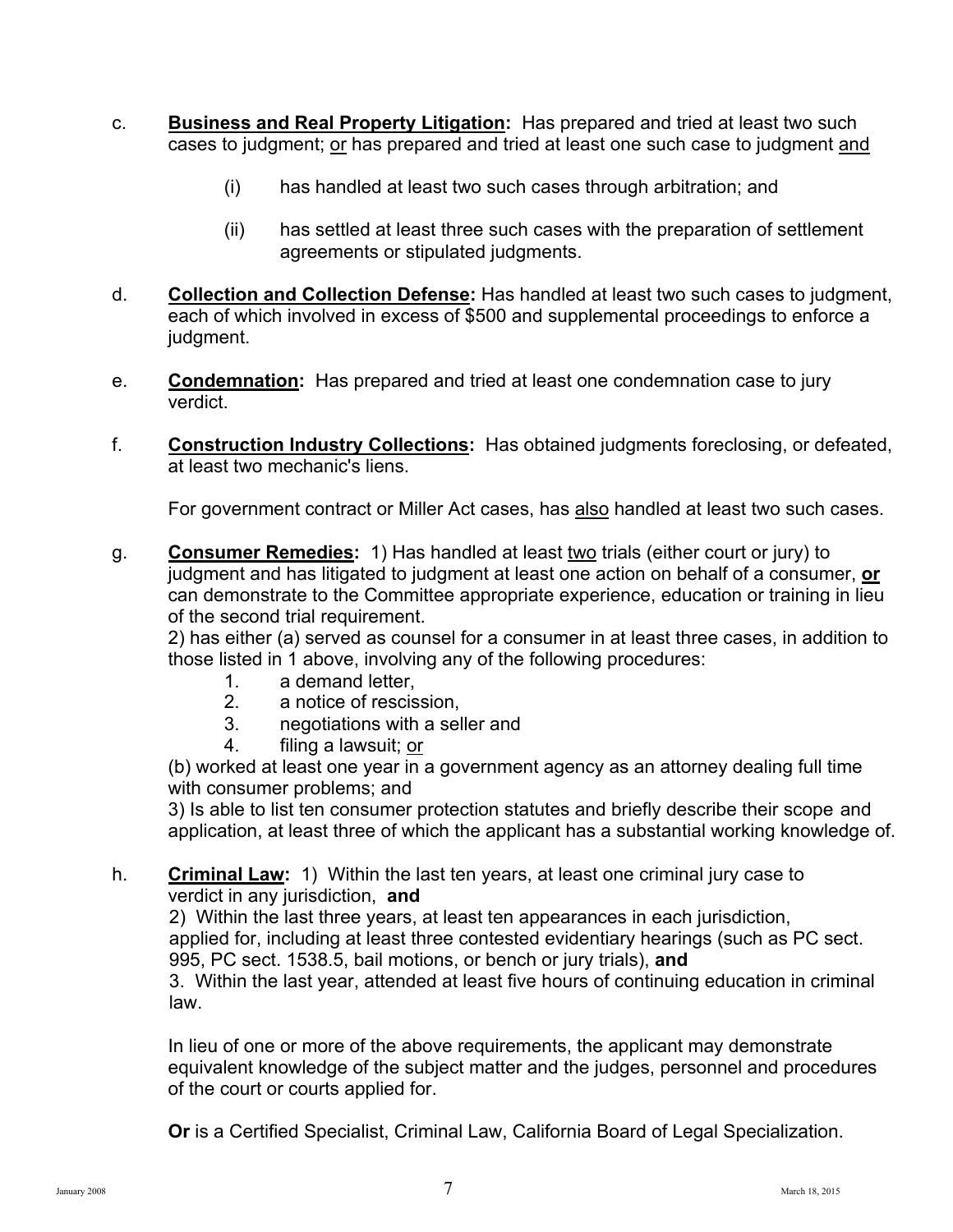i. **Family Law:** Has handled at least three contested court hearings submitted for decision in family law matters where the other party was represented by counsel, prepared at least three negotiated settlement agreements and one settlement conference or pretrial statement and attended at least six hours of continuing legal education in family law within the 12 months preceding the date of the application;

**Or** in lieu of the foregoing, is a Certified Specialist, Family Law, California Board of Legal Specialization.

j. **Immigration and Citizenship:** Has had at least two years experience handling immigration and nationality matters as either (1) a private practitioner, (2) a government lawyer, (3) an officer with the U.S. Immigration and Naturalization Service (INS) (4) a certifying officer of the alien labor certification unit of the U.S. Department of Labor, (5) an immigration judge or member of the Board of Immigration Appeals of the Executive Office for Immigration Review, or (6) an accredited representative of an organization recognized by the INS under 8 CFR Section 292.

Completion of a law school course in Immigration and Nationality Law of at least one quarter or 12 hours of continuing professional education courses in the field may be substituted for one year of the required two years of experience.

Has handled at least five cases from initiation to conclusion in the following special areas of immigration practice, no more than three of which may be in the same area:

- 1. **Labor Certification:** through issuance of an immigrant visa or adjustment of status.
- 2. **Permanent Residence:** through issuance of an immigrant visa or adjustment of status.
- 3. **Non-Immigrant Visas:** through issuance of a non-immigrant visa or change of status under any/or of the following sections of the Immigration and Nationality Act: 101(a), 15 (e), 15(f), 15(h), 15(k), and 15(l).
- 4. **Exclusion and Deportation:** through a regular hearing before an immigration judge or a deferred inspection or waiver proceeding before an INS officer.
- 5. **Citizenship and Nationality:** through conclusion of a naturalization or certificate of citizenship proceeding.
- 6. **Asylum and Refugees:** through conclusion of administrative proceedings for political asylum.

**Or** in lieu of the foregoing, is a Certified Specialist, Immigration Law, California Board of Legal Specialization.

And certifies that the applicant has ready access to qualified interpreters and translators.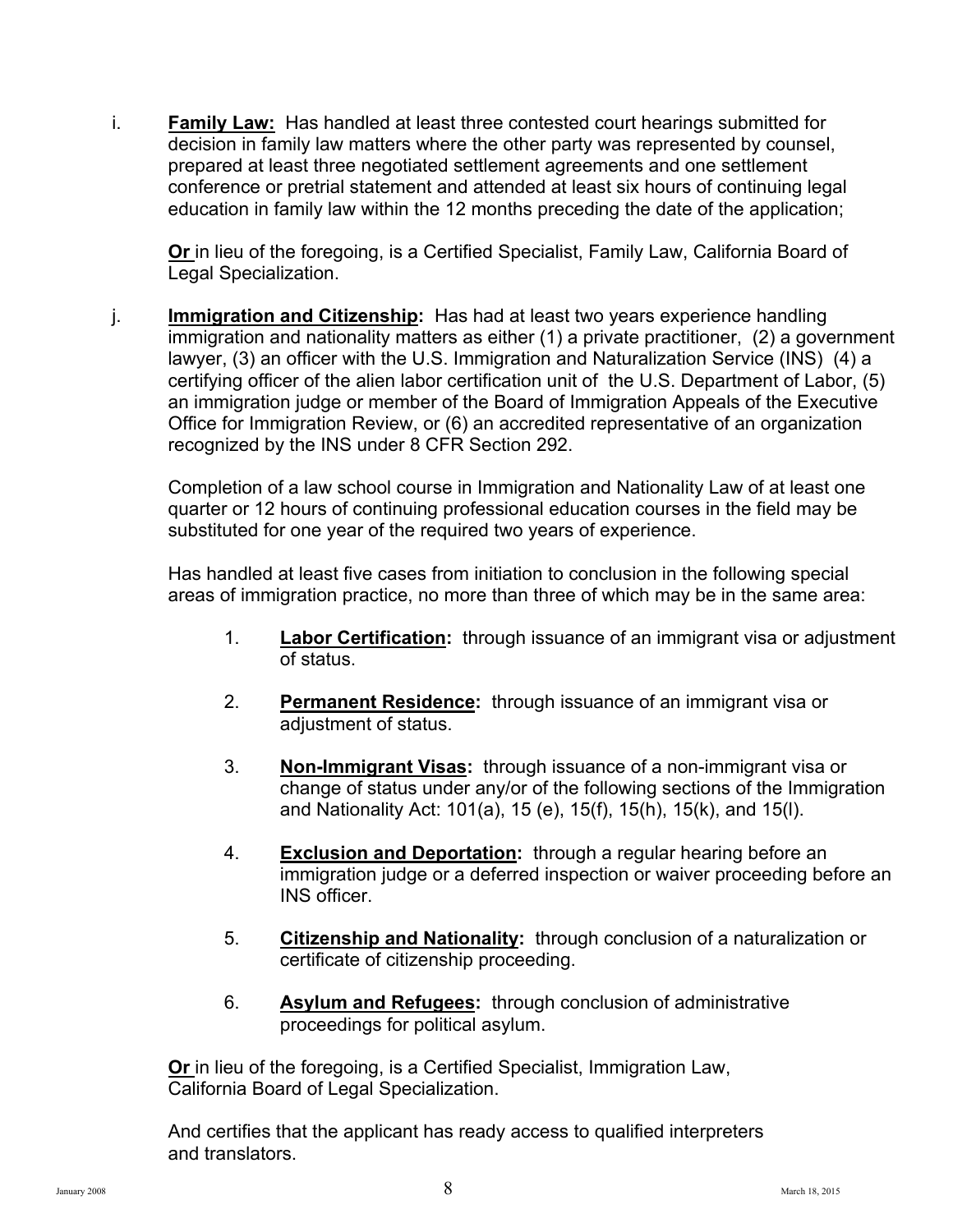k. **Income Tax:** For preparation of income tax returns, estimated tax returns and applications for tax refunds, has prepared and filed at least three federal and state income tax returns for clients.

For all other income tax matters, has rendered a written opinion on a significant tax question in at least three matters, has an LLM in Taxation, has obtained at least two rulings from the national office of the Internal Revenue Service, or shows that he/she limits his/her practice to tax and tax proceedings before the Appellate Division of the **IRS** 

**Or** in lieu of all of the foregoing is a Certified Specialist, Taxation Law, State Board of Legal Specialization.

#### l. **Insolvency and Bankruptcy:**

**Chapters 7/13 Sub Panel:** Has handled at least (12) cases within the last three years. Of the 12 cases, no fewer than four were Chapter 13 cases. **AND** has handled at least two cases in which there have been objections to confirmation filed. Experience for these two cases may be obtained in representing either the debtor or an objecting creditor. **AND** has handled at least four other contested or litigated proceedings in the Bankruptcy Court, two of which must be relief from stay motions.

**Chapter 11 Sub Panel:** Has handled at least six Chapter 11 cases within the last three years. **AND** has taken at least three Chapter 11 case through approval of a disclosure statement. **AND** has taken at least one Chapter 11 through the balloting and confirmation process. **AND** has handled at least six relief from stay and/or cash collateral motions and/or stipulations for use of cash collateral.

**Creditors' Rights Sub Panel:** Has represented creditors in at least ten motions for relief from stay. **AND** has handled at least six adversary proceedings, including objections to discharge or confirmation. Active participation in Chapter 11 and Chapter 13 cases, including representation of creditors in objections to confirmations and disclosure statement in Chapter 11 proceedings, objections to confirmation and valuation in Chapter 13 proceedings, claims litigation, and representing creditors as defendants in adversary proceedings.

**Education Requirement:** Has taken and/or presented at least three hours of continuing education in bankruptcy law and/or creditors' rights per year for the Chapters 7/13 and Creditors' Rights Sub Panels. Has taken and/or presented at least three hours of continuing education in bankruptcy law and/or commercial law per year for the Chapter 11 Sub Panel.

**OR,** in lieu of all of the foregoing, is a Certified Specialist, Bankruptcy Law, California Board of Legal Specialization.

m. **Juvenile Court:** For Welfare and Institutions Code Section 602 cases, has handled at least five uncontested delinquency cases and three contested Juvenile Court cases through dispositional hearing and has completed at least six hours of continuing legal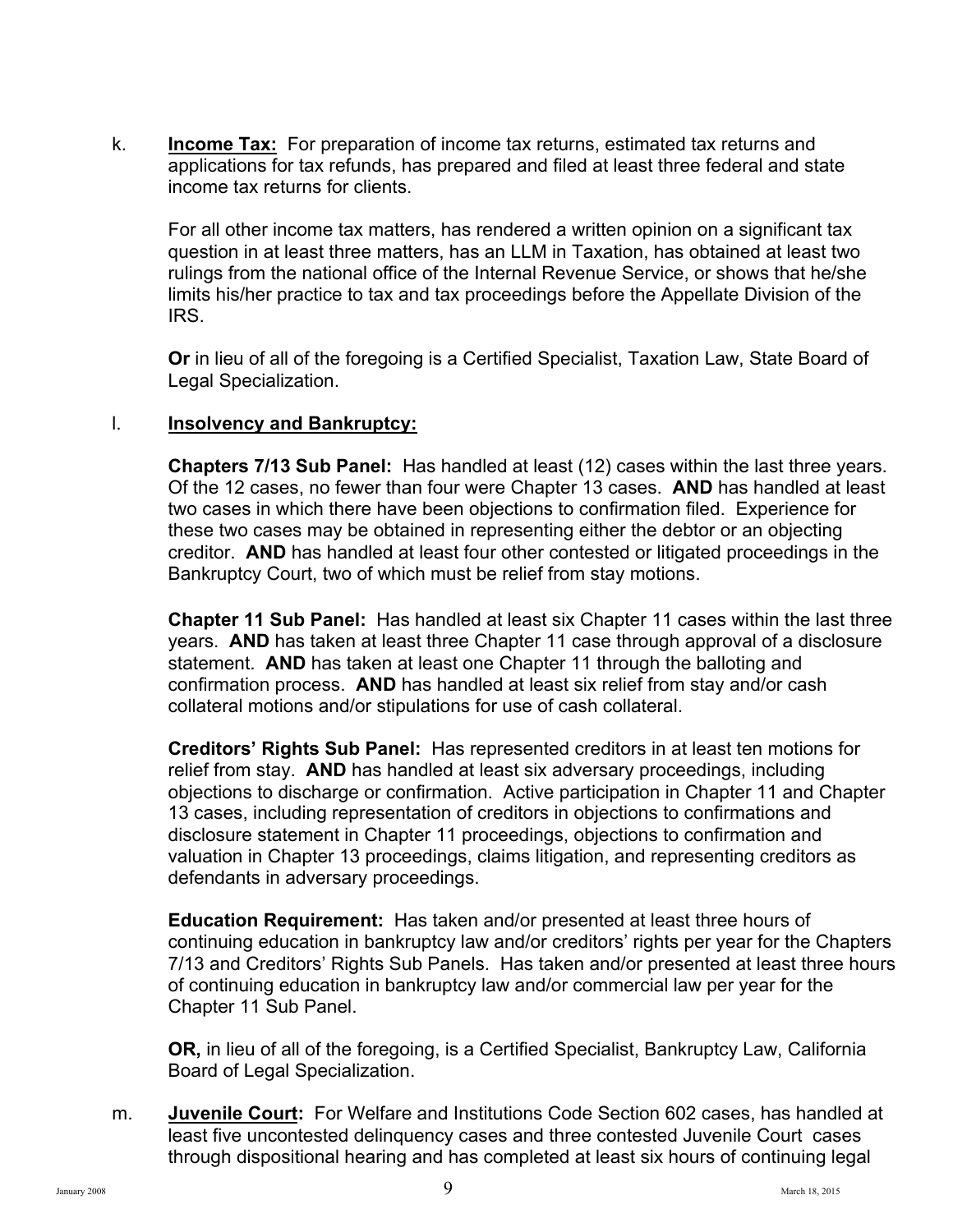education in juvenile delinquency law and an additional six hours of continuing legal education related to general criminal law.

For Welfare and Institutions Code Section 601 cases, has handled at least one contested juvenile delinquency hearing and one contested juvenile dependency case through the dispositional hearing and has completed at least 12 hours of continuing legal education in delinquency and dependency law.

For Welfare and Institutions Code Section 300 cases, has, within five years prior to the date of his/her application for panel membership or renewal of panel membership, handled at least five uncontested dependency cases through the 18-month hearing and three dependency trials, each of which lasted at least one-half day, and has completed three quality legal memoranda of points and authorities and/or appellate briefs.

**Education Requirement:** Attended and/or presented at least 12 hours of continuing legal education in juvenile law, including law and psychology issues and SB 243 and reasonable efforts training.

#### n. **Labor Relations:**

#### 1. **Wages and Benefits Sub Panel:**

**a. Unemployment -** one contested hearing and taken and /or presented three hours of continuing legal education in unemployment compensation law.

**b. Labor Commission** - two contested hearings and taken and/or presented three hours of continuing legal education in the law governing wages and hours. **c. ERISA -** five matters or one matter and attended or presented six hours of continuing legal education regarding ERISA.

**d. OSHA** - one matter and taken and/or presented three hours of continuing legal education regarding OSHA.

#### 2. **Public Sector Employment Sub Panel:**

**a. Federal Employees -** three matters and taken and/or presented three hours of continuing legal education in the law governing the employment relations of the federal government and its employees.

**b. State Employees -** three matters and taken and/or presented three hours of continuing legal education in the law governing the relations between the State of California and its employees.

- 3. **Discrimination Sub Panel:** six matters and taken and/or presented six hours of continuing legal education in employment discrimination.
- 4. **Wrongful Termination Sub Panel:** six matters and taken and/or presented six hours of continuing legal education in wrongful termination law.
- o. **Military Law:** Has had at least one year of experience as a judge advocate or has handled at least one of the following to conclusion: court-martial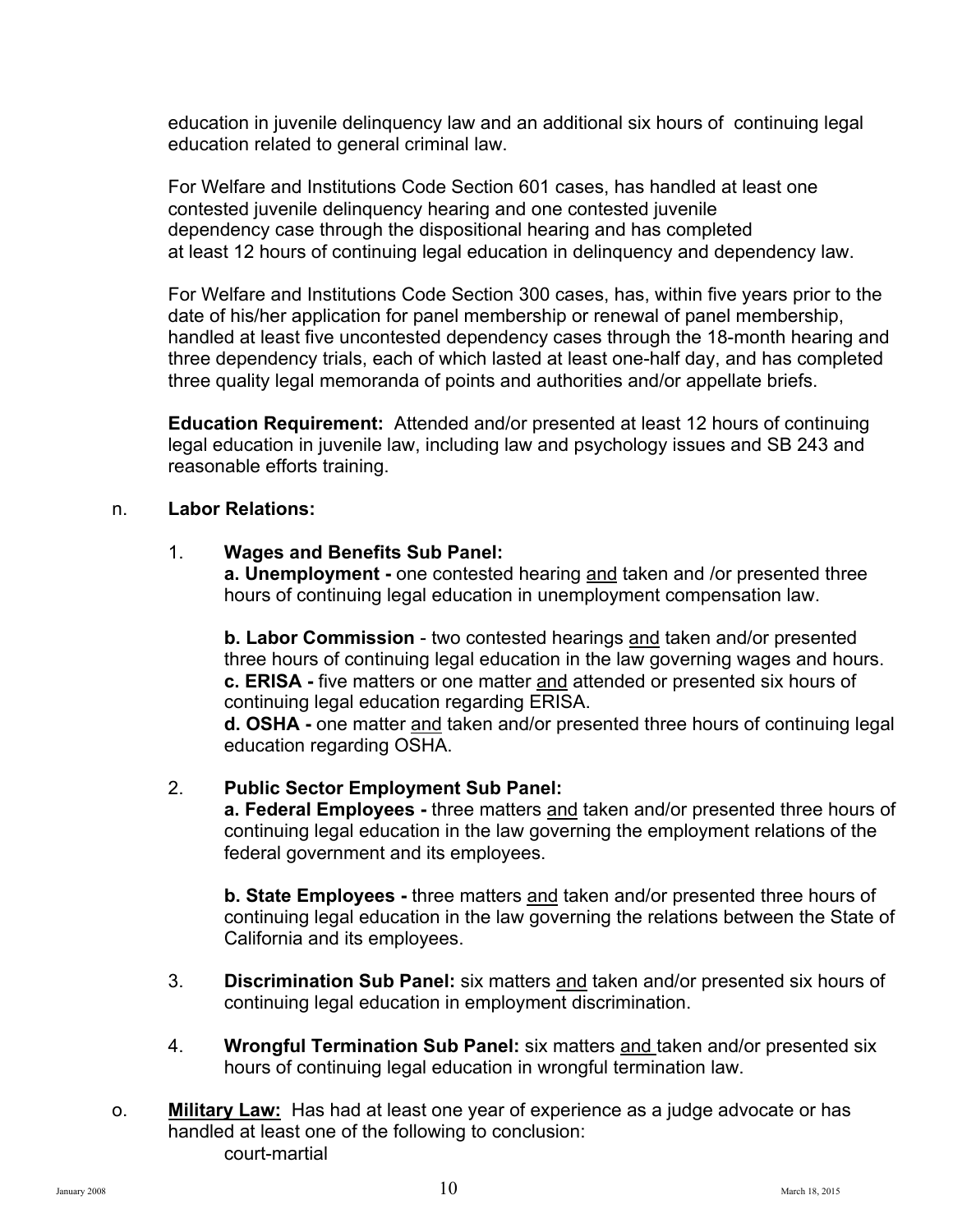board action discharge military claims military investigation enlistment dispute selective service problem

- p. **Miscellaneous Panel:** Has had two or more years of law practice.
- q. **Intellectual Property:** Is registered with the U. S. Patent and Trademark Office and has prosecuted through issuance at least four applications in one or more of the following areas: mechanical inventions, chemical inventions, electrical-electronic inventions, and/or trademarks. For license agreements, must have prepared through execution at least four such agreements.
- r. **Probate, Guardianship and Conservatorship:** Has handled at least five matters described in paragraphs (a) through (h) below, at least two of which were full probate administrations as described in paragraph (a) below:
	- (a) Full probate administration (from petitioning for appointment of the personal representative through discharge of the personal representative);
	- (b) Spousal property petition (Probate Code Section 13650);
	- (c) Spousal transfer (Probate Code Section 13500);
	- (d) Affidavit for transfer of personal property (Probate Code Section 13100);
	- (e) Court order determining succession to property (Probate Code Section 13150);
	- (f) Affidavit procedure for real property (Probate Code Section 13200);
	- (g) Trust dissolution; and
	- (h) Administration of living trust on death of first spouse.

Has also handled at least three of the following:

- (a) Preparation and approval of formal accounting;
- (b) Confirmation of public or private sale of real property;
- (c) Preparation of federal estate tax returns;
- (d) Preparation of fiduciary income tax returns;
- (e) Will contest or other litigation by or against an estate and/or representative; and
- (f) Action under the Independent Administration of Estates Act requiring the giving of notice.

**For the Conservatorship and Guardianship Sub Panel:** Has, within the past three years, prepared two conservatorships and/or guardianships from petition for appointment through the first accounting.

s. **Real Estate Transactions:** Handled at least two sales transactions involving loan assumptions and escrow instructions and prepared at least two leases with an option to extend or renew.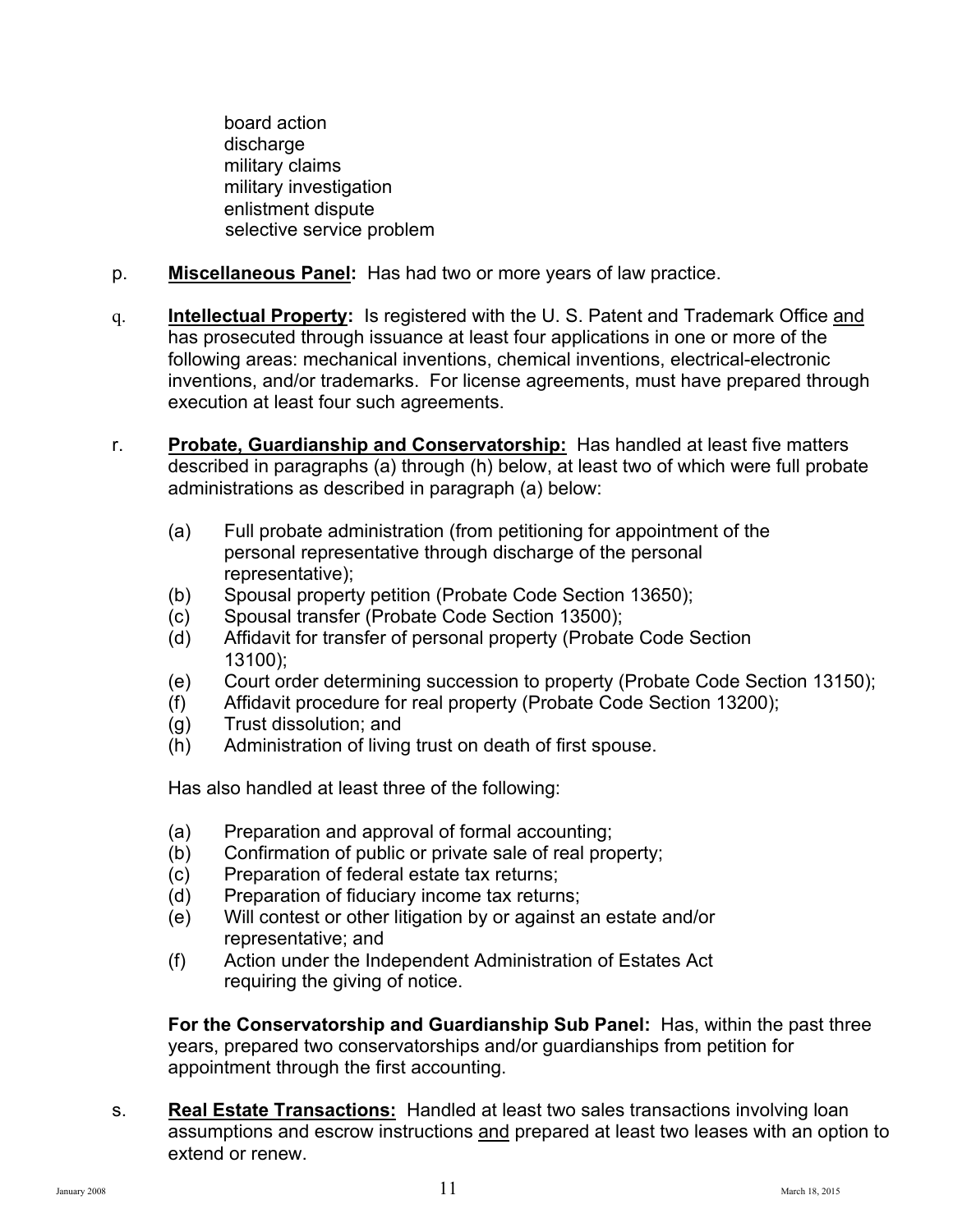**For a commercial sale or lease:** At least one such of the transaction.

- t. **Tort Claims:** Either (a) prepared and tried at least three tort cases to jury verdict, (b) prepared and tried at least two tort cases to jury verdict and attended and/or presented one post law school graduate course in trial advocacy or (c) has prepared and tried at least one tort case to jury verdict and complied with all of the following:
	- (i) tried at least three non-jury, long cause cases to judgment;
	- (ii) handled at least five tort cases through arbitration;
	- (iii) settled at least ten tort cases prior to trial but after the complaint is filed;
	- (iv) taken at least five depositions in tort cases, one of which was the deposition of a medical doctor; and
	- (v) attended and/or presented at least nine hours of continuing education in one or more of the following areas: discovery, damages, law and medicine, pleading and procedures, evidence, or trial advocacy.

**For medical malpractice or attorney malpractice cases:** At least one of the trials satisfying the above - described experience requirements must have been a medical malpractice trial or an attorney malpractice trial.

u. **Unlawful Detainer:** Handled at least three unlawful detainer actions, at least one through judgment and transmittal of a writ of restitution to the sheriff.

**For commercial property:** At least one of such actions must have been a commercial unlawful detainer action.

- v. **Wills, Trusts and Estate Planning:** Prepared five major estate planning documents which provide for the transfer of property upon the death of the testator or trustor(s), including interviewing the client and drafting and supervising the execution of the documents. At least two of the major estate planning documents shall be living trusts with "pour-over" wills, and at least one shall be a testamentary trust (for instance, a contingent trust for children or grandchildren) **Or,** in lieu of all of the foregoing is a Certified Specialist, Wills, Trusts and Estate Planning Law, State Board of Legal Specialization..
- w. **Workers' Compensation:** Handled at least five industrial compensation cases through Appeals Board hearing, involving both temporary and permanent disability.

**Or** is a Certified Specialist, Workers' Compensation Law, California Board of Legal Specialization.

x. **Social Security:** Within the last four years, represented eight individuals in Social Security Disability or Supplemental Security Income Disability matters through a hearing before an administrative law judge and, within 24 months prior to the date of the application, attended and/or presented at least 12 hours of continuing legal education, including at least three hours in Social Security Law.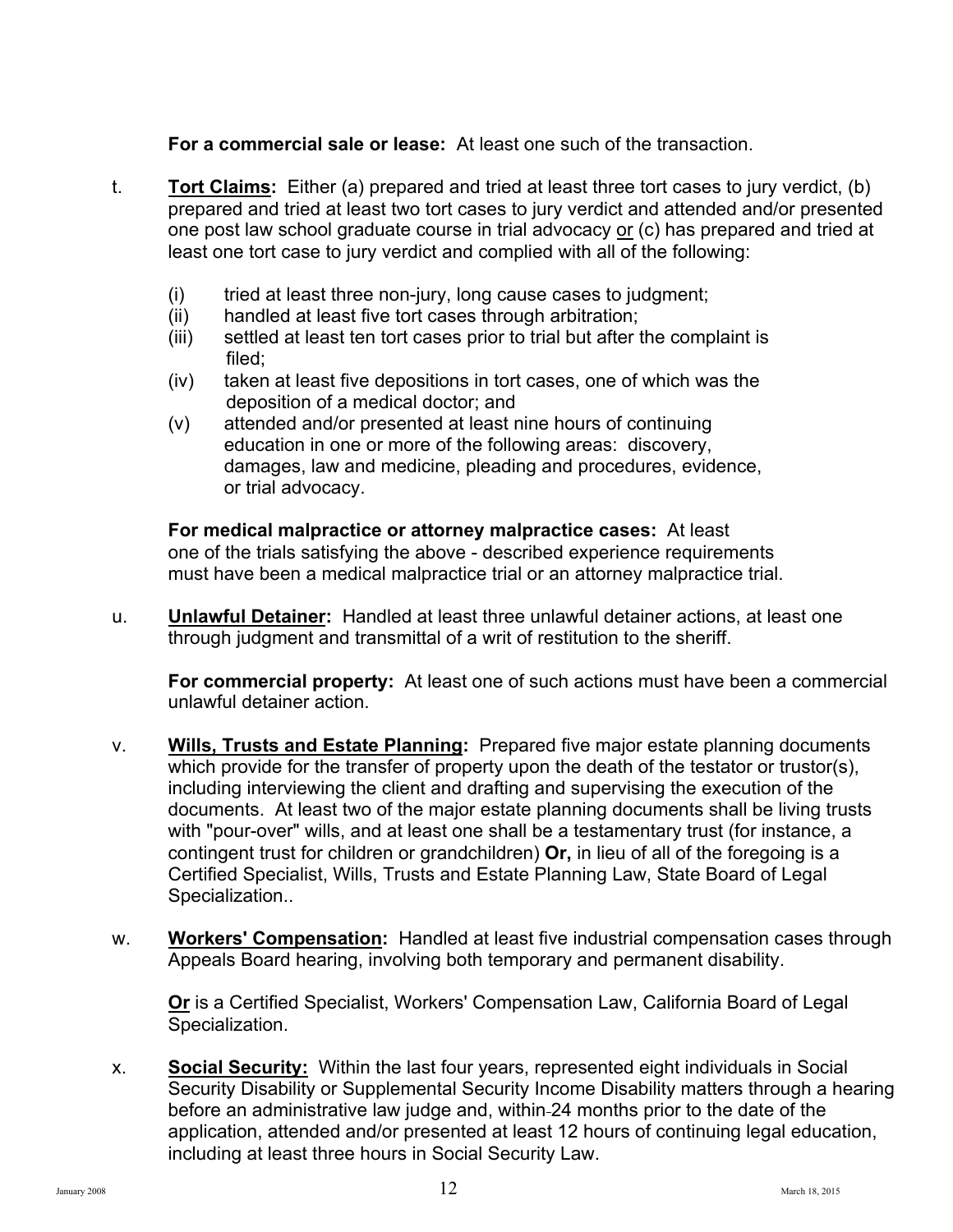y. **Insurance:** Within the last three years, represented ten clients in insurance coverage disputes and participated in at least three mediations and/or settlement conferences involving coverage disputes whether in underlying litigation or in an insurance coverage, declaratory relief or bad faith action.

In addition, has attended and/or presented at least 12 hours of continuing legal education in insurance law within the last three years.

 For referrals in the following areas, applicant's practice must emphasize the area of insurance law to which the referral relates: medical insurance, auto insurance, ERISA issues, homeowner's insurance-property issues, homeowner's insurance-liability issues, business insurance-property issues, business insurance-liability issues and disability/life insurance issues.

**Rule 2.** Unless otherwise specified above, all experience requirements must have been satisfied within five years of the date of the application for panel membership; provided that the Committee may waive this requirement in cases involving extraordinary circumstances. Education and trial experience requirements shall apply upon re-application as well as initial application.

**Rule 3.** The Committee will periodically seek comments regarding panel eligibility requirements from appropriate sections of the Association.

## **Section VIII**

#### **Panel Member Guidelines**

LRS is first and foremost a public service, designed to provide access for the public to qualified lawyers and to educate the public about the legal process. As an LRS panel member, you understand that clients referred to you might not otherwise have access to qualified lawyers, might only desire the free half-hour consultation, and might not retain you for further services. Nonetheless, your commitment to serving the public by providing access is important not only to the public but to the profession as well.

#### **Things the Attorney Should Do**

#### **Administrative Procedures**

1. The LRS will try to make the appointment directly with the attorney. Try to be available to schedule appointments either personally or through your staff. You will be moved to the end of the list of panel attorneys if you decline a referral unless you are unavailable due to other commitments or have a conflict of interest.

2. Notify the LRS immediately if you have a conflict of interest.

3. Refer the prospective client back to the LRS if you are not retained by the client but the client intends to retain an attorney Rule 6, Section IX – (Handling Referrals).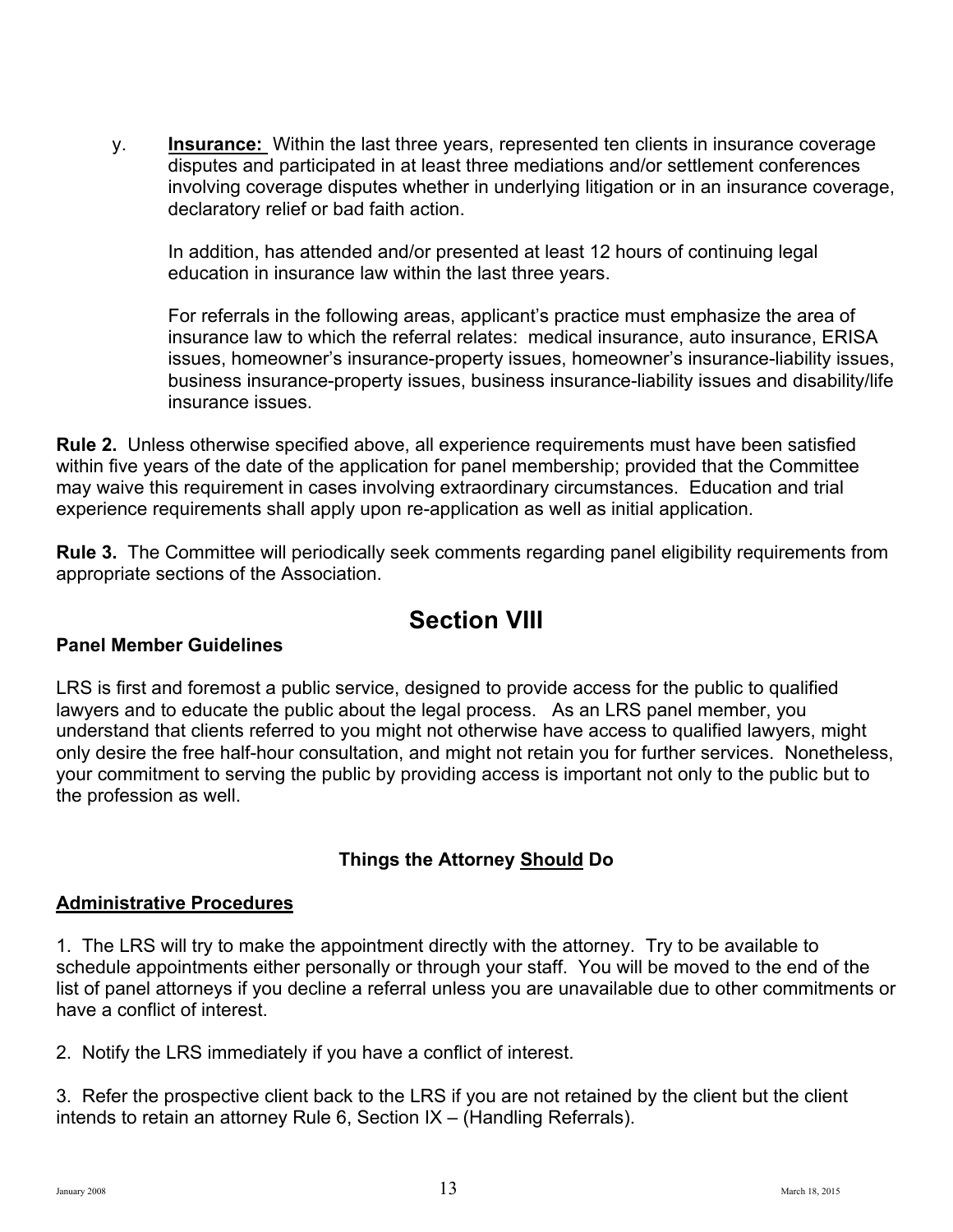4. Familiarize yourself with these Rules. Deviations from the Rules may lead to your suspension or removal.

5. Report suggestions and/or problems concerning the Service to the LRS Administrator.

6. Promptly report changes of address, telephone number or email address to the LRS Administrator in writing. Advise the LRS Administrator if you will be unavailable for referrals for a significant time.

7. Advise the LRS Administrator immediately of any changes in your professional liability insurance.

8. Return experience and insurance update requests promptly.

#### **Client Relations**

1. Emphasize the public service aspect of the LRS through real service to LRS clients, rather than the mere appearance of service.

2. Discuss with client's the charges for consultation time beyond the first one-half hour.

3. Prepare a summary of the initial consultation, including advice given, whenever possible.

4. Submit a fee dispute with an LRS client to arbitration by the Association if the client so elects.

5. Enter into a written fee agreement covering additional services, if any.

6. Return the signed referral form immediately. You will be automatically suspended from all panels if you do not return a referral form within 15 days of the date of mailing of a second request by the LRS.

7. Except for Modest Means cases Section X – (Modest Means Panel) remit to the LRS 15% of all fees generated from further services rendered as a result of LRS referrals within 20 days of your receipt of the fees.

#### **Things the Attorney Should Not Do**

1. Except in the case of the Miscellaneous panel (Section VI – (Panel Descriptions) do not either personally or through your staff attempt to determine the nature of a client's legal problem before you accept or reject an initial appointment with the client.

2. Do not refer an LRS client to another member of your firm or any other attorney for the initial consultation. If you are unavailable for the interview, notify the LRS Administrator.

3. Do not decline the initial consultation with an LRS client unless you are unavailable due to other commitments or have a conflict of interest.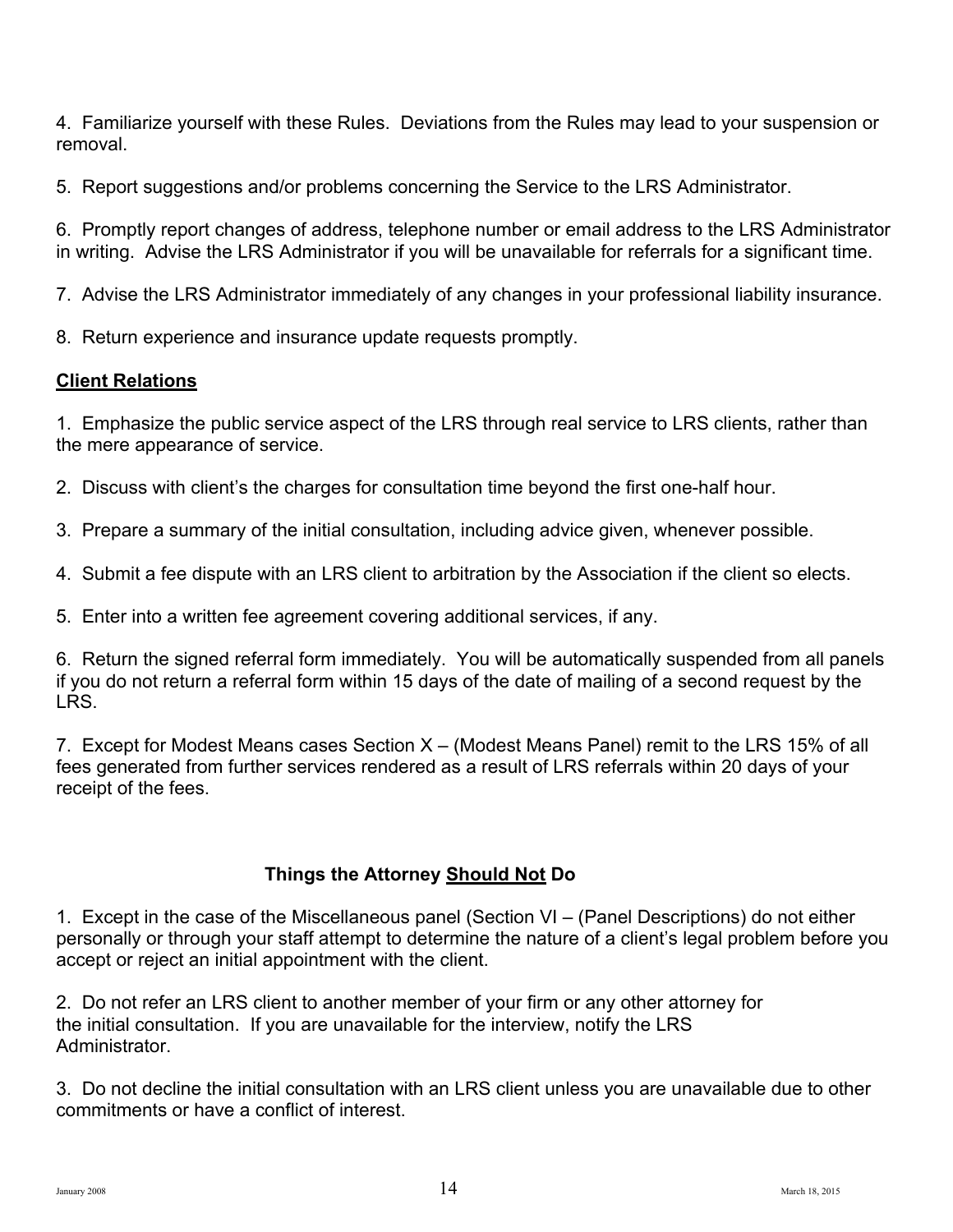4. Do not advise LRS clients that they have been referred to you because you are a "specialist in the field," unless you are certified as a specialist by the State Bar Board of Legal Specialization.

## **Section IX**

#### **Handling Referrals (Panel Members)**

**Rule 1.** LRS clients shall be referred to individual panel attorneys (rather than the attorney's firm).

**Rule 2.** The attorney to whom an LRS client is referred shall personally conduct the initial consultation.

**Rule 3.** Panel attorneys must provide LRS clients with at least the same quality of service they provide to other clients.

**Rule 4.** A panel member shall not refuse to provide an initial consultation because he/she believes the client cannot afford a lawyer.

**Rule 5.** Each attorney to whom an LRS client is referred shall determine at the outset whether a conflict of interest exists and, if so, either obtain a valid waiver of the conflict or refer the client back to the LRS.

**Rule 6.** A panel attorney who is not retained by a particular LRS client but believes that another referral would be appropriate must refer the client back to the LRS.

## **Section X**

#### **Modest Means Panel**

#### **Rule 1. Purposes**

a. To assist the general public by providing a means whereby a person who cannot afford market rate attorneys' fees may be referred to a qualified member of the bar who has agreed to provide legal services at reduced fees.

b. To make quality legal services available to persons of modest means.

#### **Rule 2. Panel Descriptions**

a. The Modest Means Panel shall be composed of sub-panels of lawyers as follows:

**Consumer Law:** Matters related to contracts for purchase of goods, creditor collections and debtor defense, not involving insolvency or bankruptcy.

**Criminal Law:** Matters related to violations of penal statutes and ordinances.

**Family Law:** Matters related to proceedings involving nullity or dissolution of marriage, legal separation, support enforcement and/or modification, custody, change of name, marital settlement agreements, adoption, guardianship and related family transactions.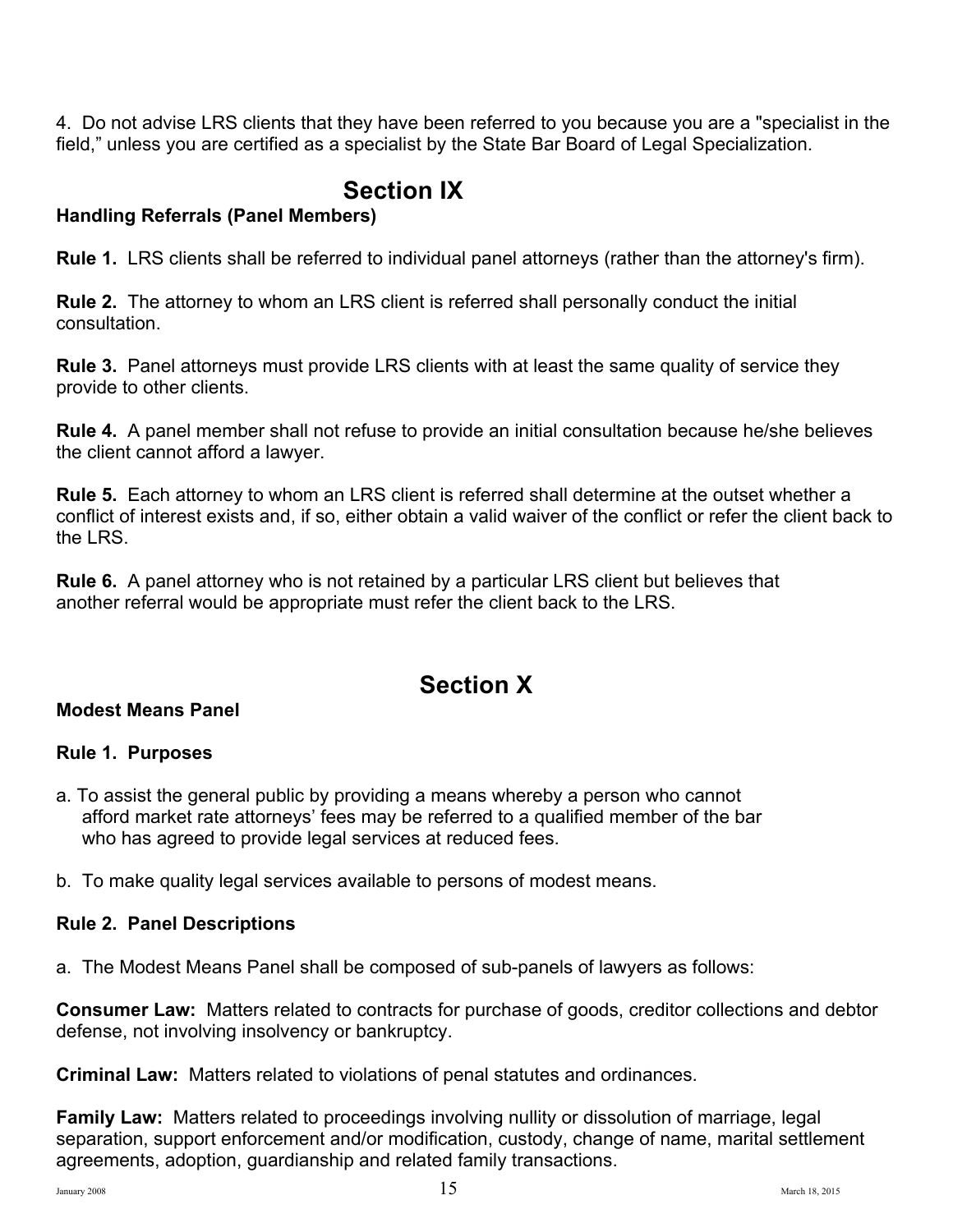**Insolvency and Bankruptcy:** Matters related to debtor problems, insolvency, unmanageable debts, and bankruptcy or wage earner petitions.

**Landlord/Tenant:** Matters related to real property possession problems, both residential and commercial, including collection of rent where eviction is involved.

**Immigration:** Matters related to visas, labor certificates, deportation, exclusion and citizenship.

b. The Committee shall invite and consider suggestions for adding, deleting or modifying panels as the public's need for the same shall appear and as the Association's resources permit.

#### **Rule 3. Panel Qualifications**

a. The Modest Means panels shall consist of service attorneys and mentor attorneys. A service attorney is the referral attorney who provides direct legal service to the Modest Means client. Mentor attorneys shall be assigned to assist service attorneys where the service attorneys do not meet the qualifications for the applicable panel in Section V of these Rules or where the service attorney requests a mentor attorney.

b. Service attorneys must meet the general eligibility requirements in Section III (General Eligibility) but need not satisfy the panel qualifications of Section VII (Panel Qualifications).

c. Mentor attorneys must meet the general eligibility requirements of Section VII (Panel Qualifications), above and the panel qualifications for the applicable substantive law panel under Section V, above.

#### **Rule 4. Client Eligibility**

a. For an individual to qualify for a referral to a service attorney, he/she must complete a Modest Means Client Information Form, and his/her income must not exceed the applicable maximum level, as follows:

| <b>Number in Family Household</b> | <b>Annual Gross Income</b> |
|-----------------------------------|----------------------------|
|                                   | \$30,590                   |
| 2                                 | \$34,960                   |
| 3                                 | \$39,330                   |
| 4                                 | \$43,700                   |
| 5                                 | \$52,440                   |
| 6                                 | \$60,720                   |
| 7                                 | \$69,000                   |
| 8                                 | \$75,900                   |

b. In addition, the combined assets of all persons who are resident members of the applicant's family unit may not exceed the following asset ceiling (Modest Means Panel Asset Ceiling, Appendix I).

(1) The liquid asset ceiling is \$3,500 for an individual plus \$900 for each additional family member up to \$8000 maximum additional amount. Liquid assets include: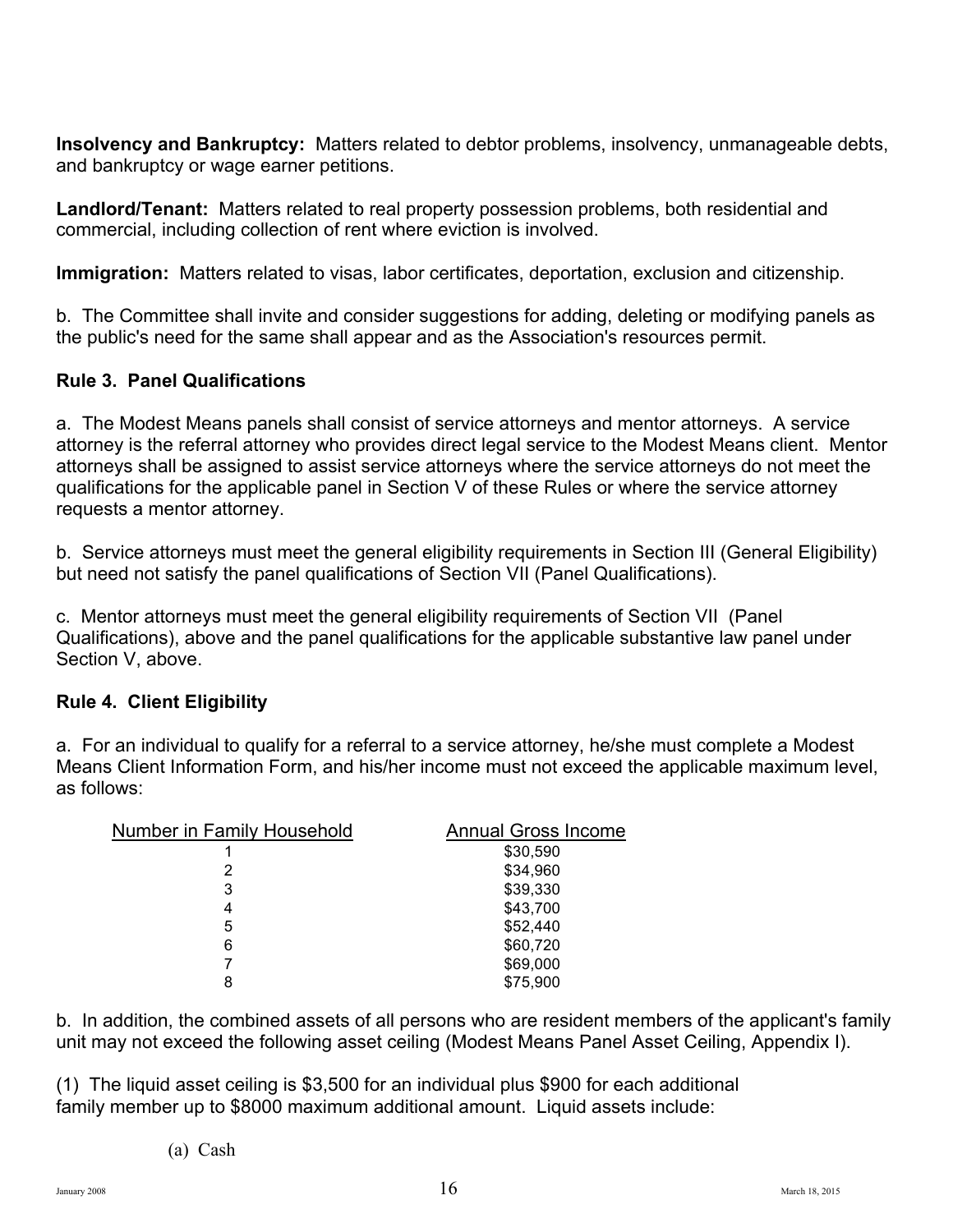- (b) Stocks
- (c) Bonds
- (d) Bank accounts
- (e) Annuities
- (f) Treasury bills
- (g) Life Insurance Policy Cash Value

(2) The non-liquid asset ceiling is \$15,000. Non-liquid assets include:

- (a) Real property equity exclusive of the homestead exemption
- (b) Equity in motor vehicles exclusive of the state exemption amount
- (c) Jewelry
- (d) Art
- (e) Heirlooms
- (f) Livestock
- (g) Work-related equipment and tools exclusive of the state exemption amount

c. The applicant shall provide documentation of his/her financial information and authorize the LRS Administrator to contact third persons to confirm the information provided.

#### **Rule 5. Attorneys' Fees**

a. Fees charged to Modest Means clients by service attorneys shall not exceed those set forth in the fee schedule set by the Committee from time to time. The present rates are listed in the (Statement of Reduced Rates, Appendix II).

b. A client who is eligible for referral to a service attorney when the referral is made shall be entitled to receive continued legal services at Modest Means rates until the referred matter is completed notwithstanding an increase in his/her income or assets.

## **Section XI**

#### **Panel Member Fees**

**Rule 1.** An LRS panel member shall not charge an LRS client for the initial one-half hour consultation.

**Rule 2.** If a panel member expects to seek compensation for further services, he/she and the client shall enter into a fee agreement before the further services are rendered. The fee agreement shall conform to the applicable requirements of the California Business & Professions Code.

**Rule 3.** Panel members are not obligated to render services beyond the initial one-half hour consultation.

**Rule 4.** If a panel member undertakes to perform further services, he/she is encouraged to provide suitable financial arrangements for the fees and expenses associated with such services.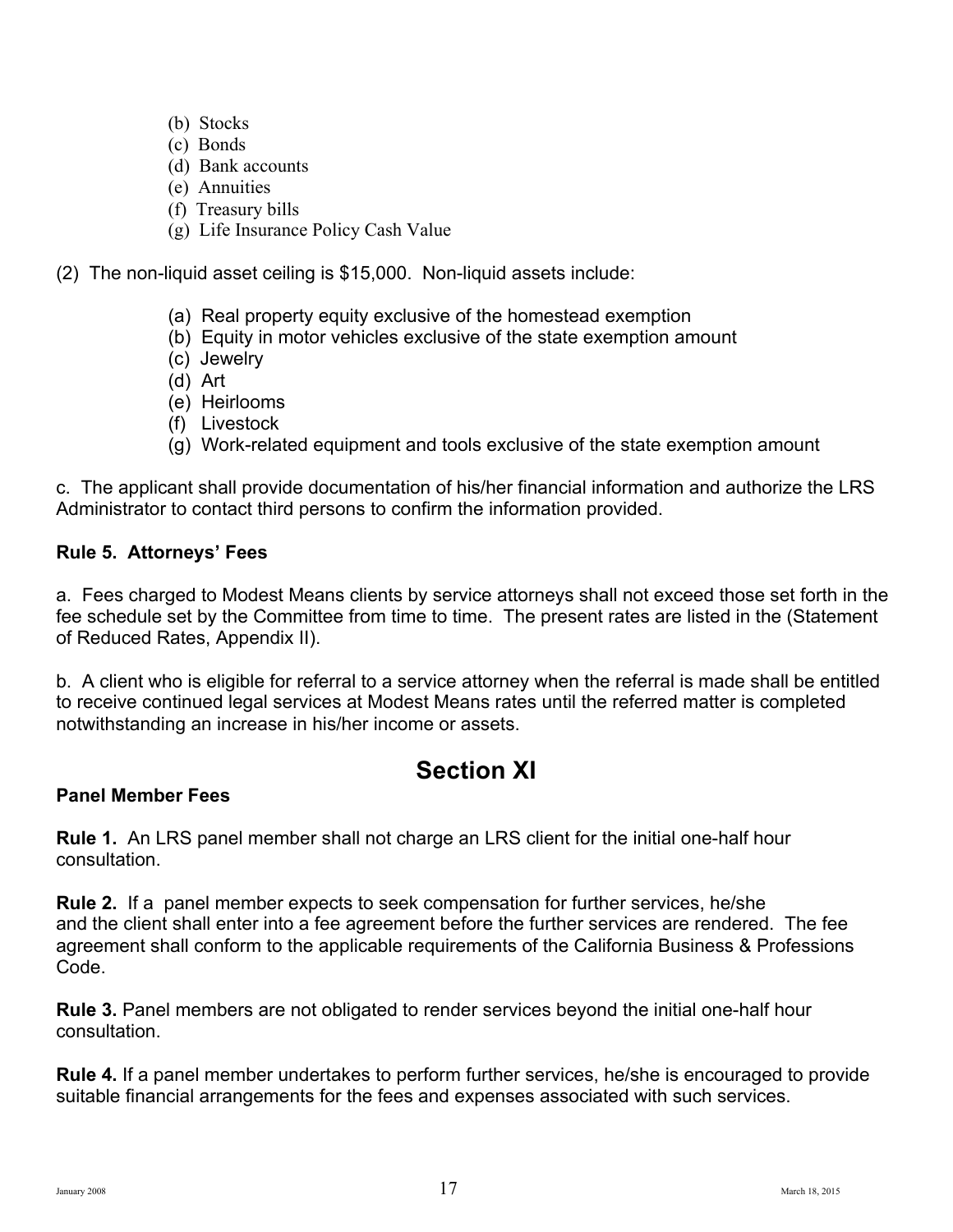#### **Section XII**

#### **Client Relations, Ethics and Monitoring**

**Rule 1.** Committee members shall contact annually randomly selected panel members constituting at least ten percent of all panel members to determine problems, suggestions and concerns about the operation of the LRS and to offer advice on handling cases and clients.

**Rule 2.** When a written complaint against a panel member is received from a client, the LRS Administrator will notify the panel member of the complaint and ask him/her to respond to the complaint within 15 days. The LRS Administrator shall notify the client that the attorney has been asked to respond to the complaint. The Committee shall consider the complaint and determine the action, if any, to be taken at the Committee meeting following the expiration of the attorney's 15-day response period whether the attorney has responded or not. The LRS Administrator will notify the attorney and the client of the Committee's decision in writing within 15 days of the date of the decision.

**Rule 3.** The LRS Administrator shall report each verbal complaint by a client to Committee at the Committee's next regular meeting.

**Rule 4.** Each client must agree in writing prior to receiving a referral that the attorney to whom he/she is referred may disclose attorney-client confidential communications to the Committee in connection with the Committee's investigation of a complaint by the client.

**Rule 5.** The Committee shall review the complaints, if any, against each panel member annually in December to determine if the panel member should be removed in accordance with Section XIII (Resignations, Suspensions & Removal).

## **Section XIII**

#### **Resignations, Suspensions & Removal**

**Rule 1.** A panel member may resign at any time upon written notice to the LRS.

**Rule 2.** A panel member shall be automatically suspended from a particular panel for as long as he/she fails to pay the annual fee for the panel and shall be automatically suspended from all panels if he/she fails to submit a required report within 15 days of a second request for the report. A panel member who is suspended for failure to submit a report shall be automatically reinstated upon submitting the report if he/she is otherwise eligible and in compliance with these Rules.

**Rule 3.** A panel member may be removed from all panels for up to three years for:

- (a) Failing to maintain continuous eligibility and qualification under these Rules;
- (b) Failing to handle LRS cases with professional competence and diligence;
- (c ) Making a materially false statement to the LRS;
- (d ) Violating the State Bar of California Rules of Professional Conduct;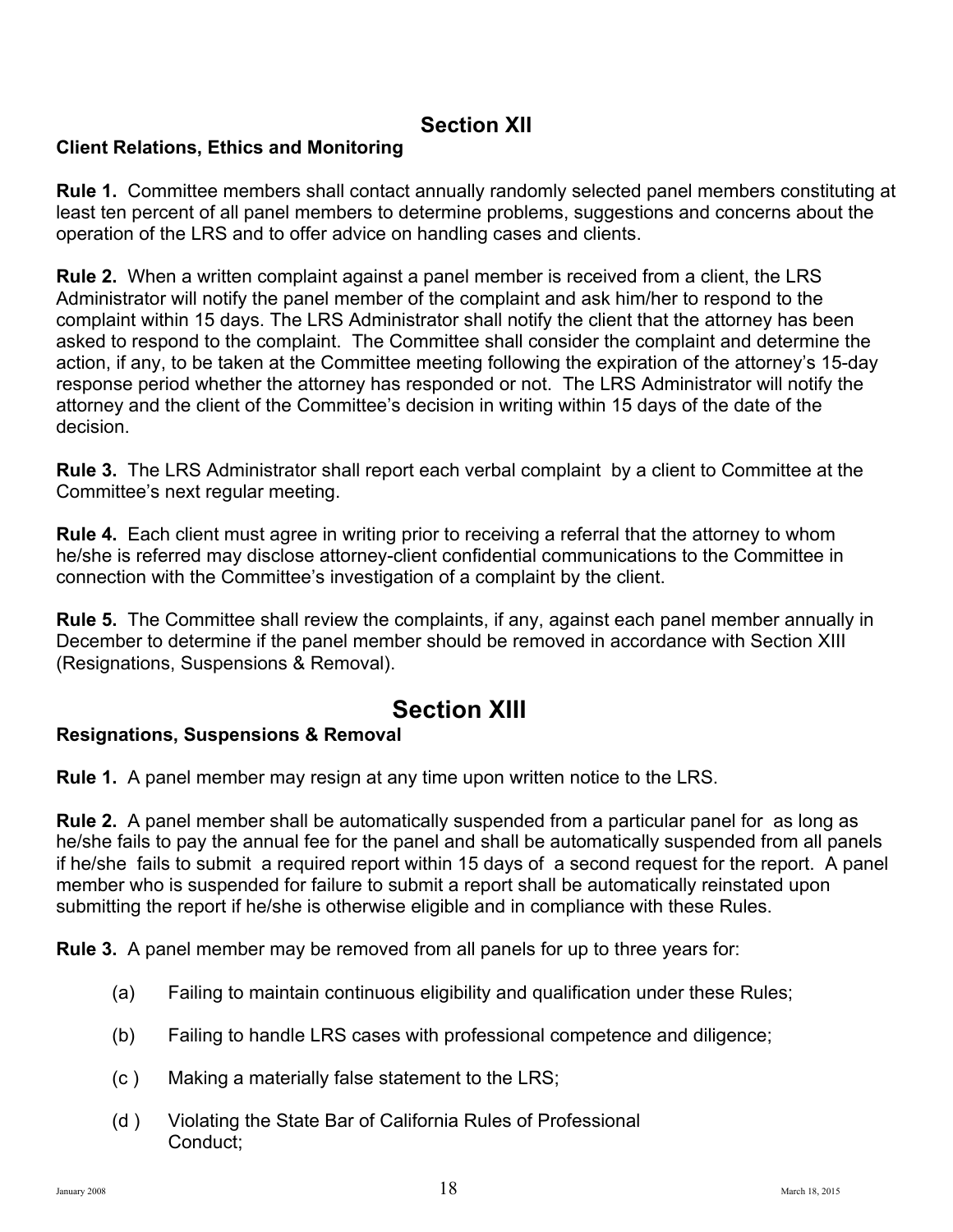- ( e ) Committing a crime involving moral turpitude;
- ( f ) Failing repeatedly to comply with these Rules;
- (g ) Being repeatedly discourteous to LRS clients or staff; or
- (h) Experiencing repeated problems with client relations.

**Rule 4.** Before a panel member may be removed under Rule 3 above, the LRS shall notify him/her in writing of the proposed removal and the period during which the member will be ineligible to serve on LRS panels as a result of, and the reason or reasons for, the proposed removal. The panel member shall have 30 days from the date of mailing of the notice to submit to the president of the Association a written request for a hearing. The member shall be summarily suspended from all panels pending the hearing if the chair of the Committee determines that such suspension is necessary to protect the public interest.

**Rule 5.** If the panel member requests a hearing before a review board, the hearing shall be governed by Rule 9, Section XIV (Administration).

**Rule 6.** A panel member who is removed from a panel pursuant to Rule 3 may apply to be reinstated after the expiration of the period specified in the notice of removal referred to in Rule 4, which period shall not be more than three years; provided, if the review board, after a hearing, specifies a different period (not more than three years), the member may apply after the expiration of the period specified by the review board. The member's application shall be made in accordance with Section IV (Application Requirements).

**Rule 7.** A panel member shall promptly notify the LRS in writing of the filing of disciplinary proceedings against the member at the State Bar Court. The filing of such a proceeding shall result in suspension of the member from all panels until the matter is resolved. The LRS shall promptly notify the panel member in writing that he/she has been suspended under this rule. It shall not notify clients of the suspension.

**Rule 8.** A panel member's obligations under these Rules with respect to referrals he/she receives from the LRS, including, for example, the duty to make reports, pay forwarding fees and submit fee disputes to arbitration, shall survive his/her resignation, suspension or removal.

## **Section XIV**

#### **Administration**

**Rule 1.** The LRS is operated under these Rules as a public LRS by the Association through a standing committee of not less than seven members, at least three of whom shall be eligible for membership in the Barrister's Section. Not more than one-half of the Committee may be panel members.

**Rule 2.** The Committee shall regularly review these Rules and present recommendations for changes to the Board of Trustees.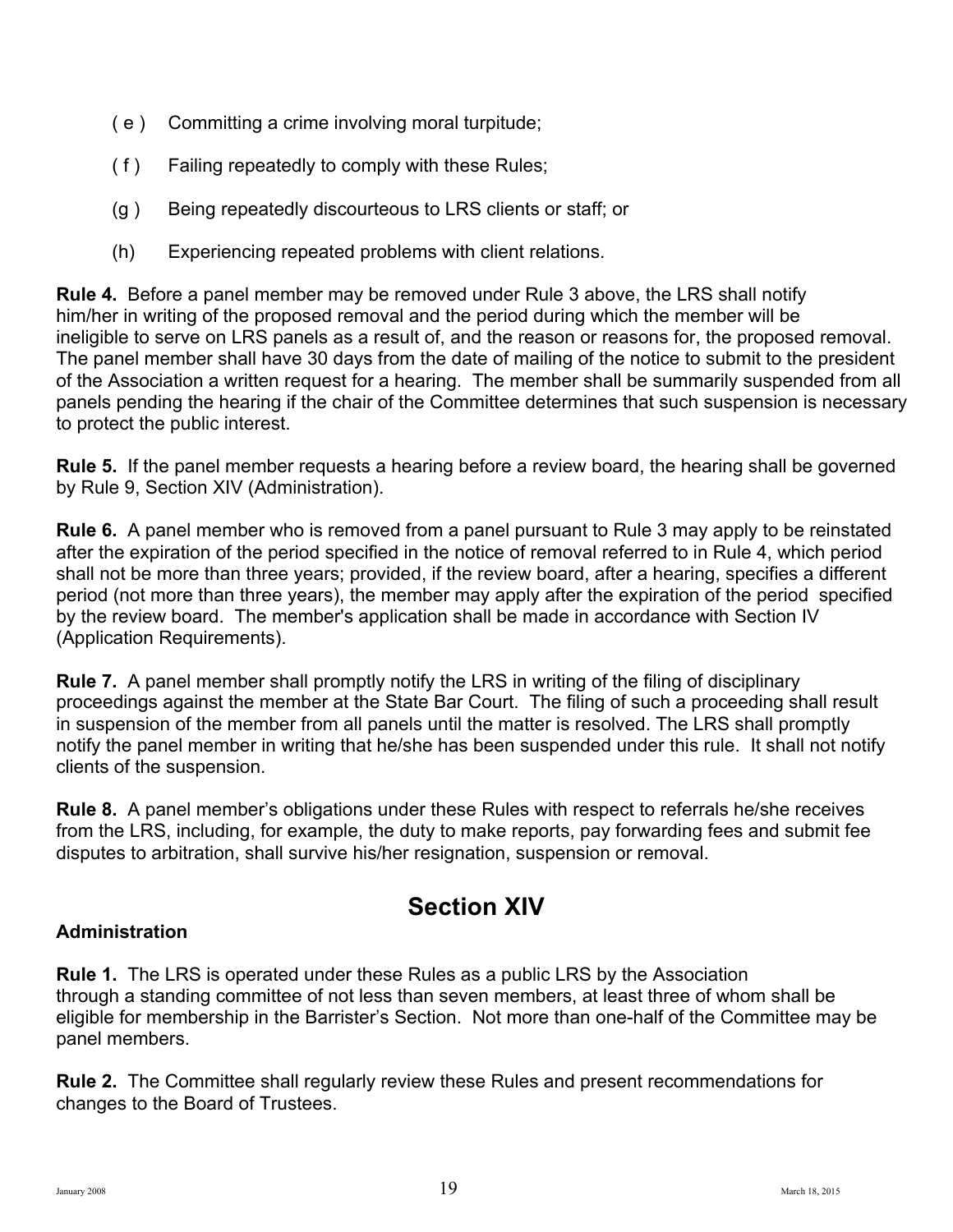**Rule 3.** The Committee shall supervise the finances of the LRS and present an annual financial report and recommended budget to the Board of Trustees.

**Rule 4.** The Committee shall make recommendations to the Board of Trustees regarding liability insurance.

**Rule 5.** The LRS Administrator shall manage the LRS pursuant to these Rules and the advice of the Committee.

**Rule 6.** All notices, requests, demands or other communications (Notices) shall be in writing and shall be sufficiently given for all purposes as follows:

- a. When personally delivered to the recipient, upon delivery.
- b. When sent by first class mail, postage paid, to the address of the recipient determined in accordance with this rule, three days after deposit in a United States Postal Service office or mailbox.
- c. When sent by certified mail, return receipt requested, postage paid, upon receipt if delivery is confirmed by return receipt.
- d. When delivered by an overnight delivery service, charges paid, upon delivery if delivery is confirmed by the delivery service.
- e. When sent by facsimile to the intended recipient, upon receipt provided that receipt is confirmed by the recipient's facsimile machine.
- f. When sent by electronic mail, upon transmission unless the sender receives a programmed return message indicating that (i) the intended recipient was not recognized or (ii) the transmission was not completed.

The mailing address of the Association and the president and all employees of the Association for the purposes of this rule shall be the address of the principal office of the Association. The mailing address for a person seeking a referral, a person applying to be a panel member, a panel member or a suspended or removed panel member shall be the address of such person as shown in the records of the Association.

**Rule 7.** The Committee shall maintain a standing committee on these Rules of Operation.

**Rule 8.** A Committee member who misses three Committee meetings during a calendar year without notifying the LRS Administrator shall be automatically removed from the Committee but shall be eligible to re-join the Committee the following year or thereafter.

**Rule 9.** A decision of the Committee may be appealed to a three-member review board appointed by the president of the Association provided that the appellant notifies the president of the Association of the appeal within 30 days of receiving notice of the decision. The president shall appoint the review board within 30 days of receiving the notice of appeal. The review board shall conduct a hearing on the appealed matter within 45 days of its appointment. It shall give the appellant and the Committee written notice of the time and place of the hearing at least 20 days prior to the hearing date and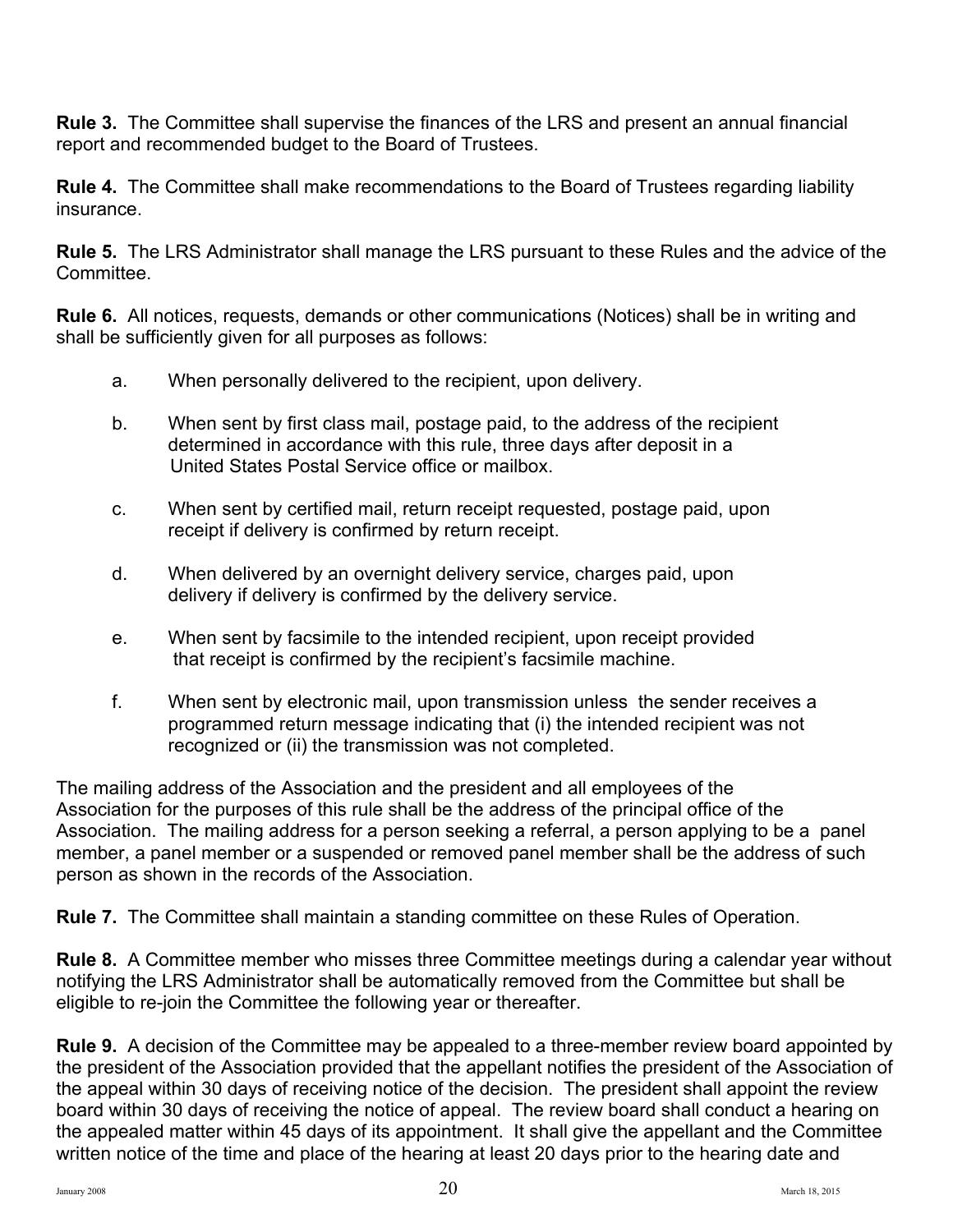render its decision within 15 days after the hearing is concluded, unless the time for the decision is extended with the appellant's and the Committee's consents.

## **Section XV**

#### **Forms and Records**

**Rule 1.** The Committee shall adopt and maintain forms to operate the LRS, including, but not limited to, the following:

A Lawyer Referral (LRS) Application A Case Status Report A Receipts Report A Referrals Record An Experience Update Report An Insurance Expiration Report A Statement of Activity A Mentor Attorney Agreement A Modest Means Mentor/Attorney Assignment A Lawyer Referral LRS Questionnaire A Modest Means Panel Questionnaire A Modest Means Financial Worksheet A Modest Means Client Representation Agreement (flat fee) A Modest Means Client Representation Agreement (hourly rate) A Modest Means Attorney Application

**Rule 2.** All Committee records and reports except Committee and Appeals Board minutes shall be open to inspection by panel members and Association members but otherwise be confidential.

**Rule 3.** The Committee shall maintain its records and reports in a manner which will enable it to furnish statistical data, certification renewal applications and reports to the State Bar and to furnish appropriate information to the Board of Trustees and other organizations as authorized by the Board of Trustees or its designee.

## **Section XVI**

#### **Maintenance of Panel Membership Lists**

**Rule 1.** The LRS shall make referrals to panel attorneys on a rotating basis.

**Rule 2.** Panel databases shall include panel attorney names, office addresses, facsimile and telephone numbers, email address, office hours (including evening and weekend hours, if any), foreign languages spoken, and such other information as the Committee may require.

#### **Section XVII Referral Procedures (Office)**

**Rule 1.** The LRS shall not discriminate on the basis of race, color, gender, age, religious creed, national origin, ancestry, sexual orientation, disability, medical condition, marital status, political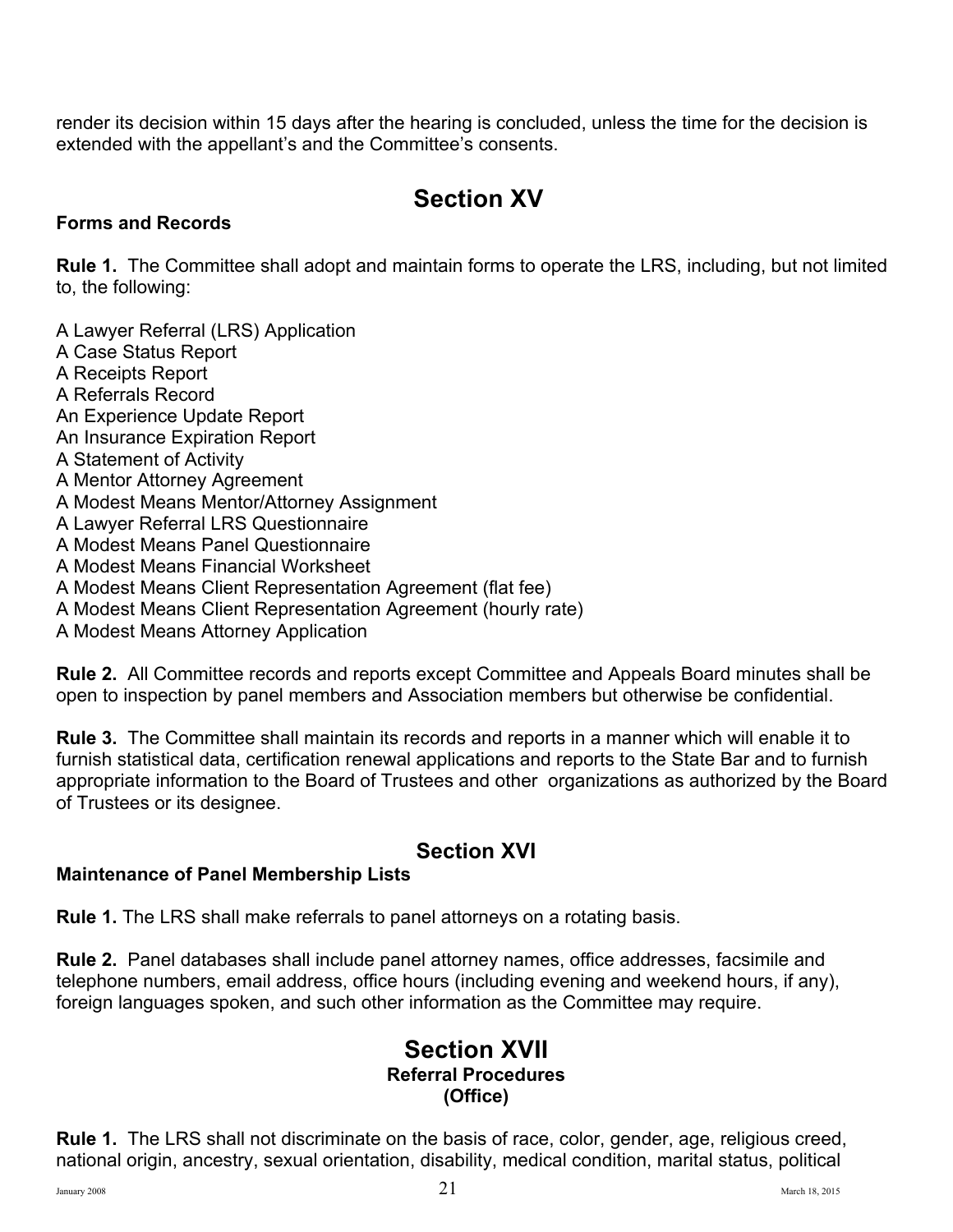affiliation, or veteran status. By paying an administrative fee a person may request a referral to a panel member.

**Rule 2.** LRS staff shall preliminarily determine the nature of the client's problem and select the appropriate panel.

**Rule 3.** If, after consultation with the client and the LRS Administrator, LRS staff is unable to determine which panel the client should be referred to, the determination shall be made by a member of the Committee designated by the Committee chair.

**Rule 4.** LRS staff shall promptly try to arrange an appointment with the next panel member in rotation unless the client's inability to travel, the inconvenience of the attorney's office location, language requirements or appointment problems require otherwise, in which case, the appointment shall be arranged with the next panel member in rotation.

**Rule 5.** If a panel member declines a referral, the declined referral shall be treated as an actual referral for the purpose of determining the rotation for future referrals unless the member is unable to accept the referral because of a conflict of interest or the client's desire to meet (a) during nonbusiness hours or (b) sooner than the second business day after the referral request is made.

**Rule 6.** Except in the case of the Miscellaneous Panel (Section VI – Panel Descriptions), in making a referral the LRS staff person shall not discuss the details of the prospective client's problem with the selected panel member or the panel member's office personnel until after the appointment is made.

**Rule 7.** Notwithstanding the foregoing, the LRS staff may consider the location of the court in which the matter being referred will be heard and the proximity of panel members' offices to such court in selecting panel members for referrals of criminal matters.

**Rule 8.** Upon making an appointment with a panel member, LRS staff shall promptly inform the client of the appointment time and the name, address and telephone number of the panel member selected.

**Rule 9.** Subject to the prohibition against discrimination in Rule 1 of this section, the LRS may refuse anyone a referral.

**Rule 10.** The LRS may make one or more subsequent referrals for a client for the same legal problem. Unless waived by the LRS Administrator because of unusual circumstances, the staff shall charge a full administrative fee for each referral.

## **Section XVIII**

#### **Lawyer Referral Charges**

**Rule 1.** The LRS charges clients a \$25 administrative fee for each referral.

**Rule 2.** Panel members shall pay the Association an annual membership fee based on the number of panels to which they belong. The fee for Association members is \$114 for one panel and \$50 for each additional panel. The fee for panel members who are not members of the Association is \$275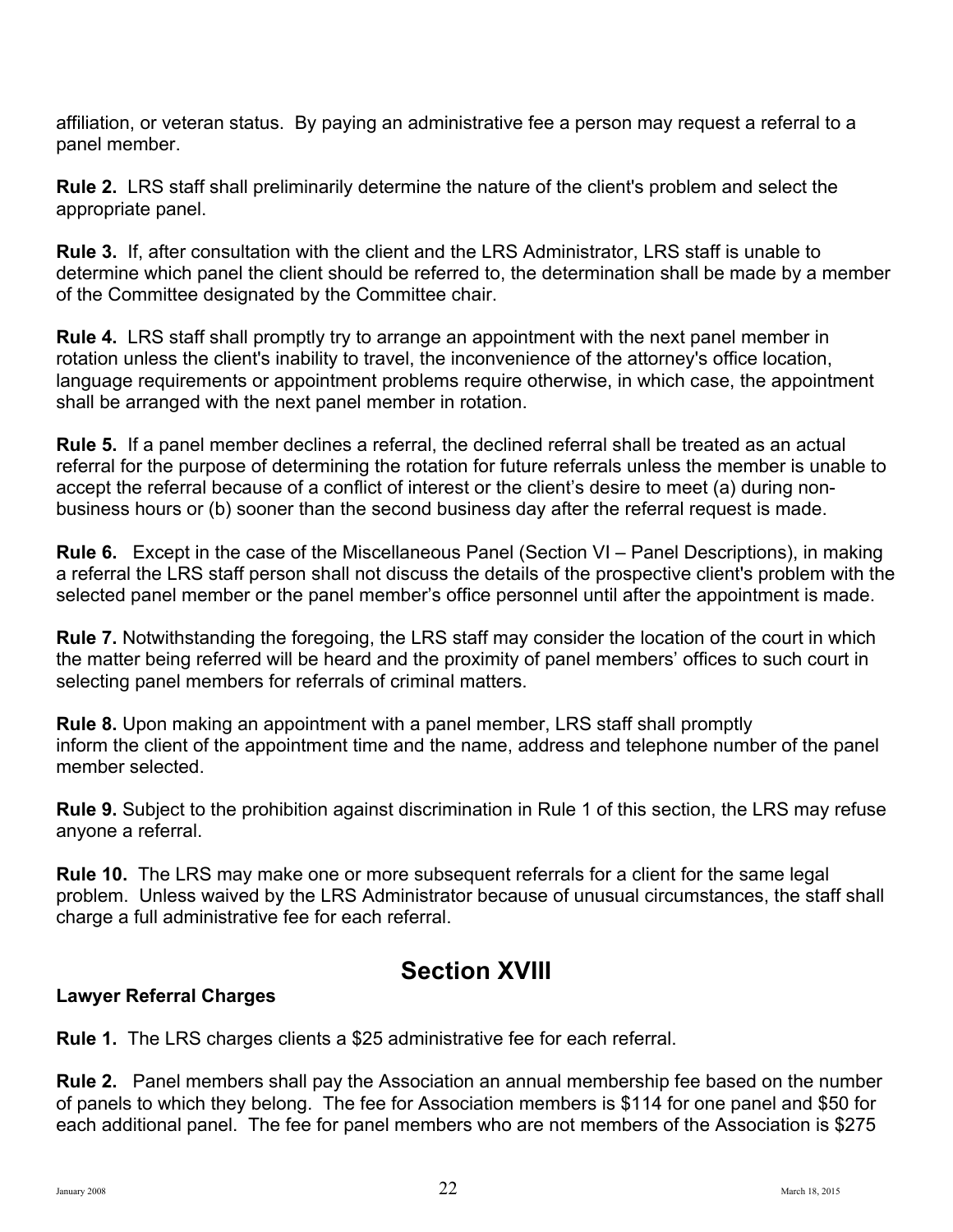for one panel and \$75 for each additional panel. A person who joins a panel after June 30 of a particular year will be charged one-half of the regular fee for that panel for that year.

**Rule 3.** The Committee shall review panel fees periodically.

**Rule 4.** Except for Modest Means cases (Section X – Modest Means Panel), each panel member shall pay the LRS a forwarding fee equal to 15% of the fees (not costs) received with respect to each legal matter referred by the LRS. The forwarding fee with respect to a particular fee or installment thereof shall be paid within 20 days of the date the fee or installment is received. Forwarding fees not received within 20 days of the member's receipt of the related legal fee or installment shall bear interest at the highest rate allowed by law.

**Rule 5.** A panel member shall not increase an LRS client's charges for legal services beyond those which the client would otherwise be charged by the panel member or decrease the quantity or quality of legal services which the client would receive, if the client were not an LRS client.

## **Section XIX**

#### **Promotion**

**Rule 1.** The Committee shall maintain an adequate publicity program to inform the public in the geographical area served of the availability of the referral service.

**Rule 2.** The Committee shall conduct a general public information program on legal subjects appropriate to the needs of non-lawyers.

**Rule 3.** The Committee may employ public relations representatives, and there may be an LRS subcommittee charged with overseeing public relations programs and reporting to the Committee regarding such programs.

**Rule 4.** The Committee may use any and all available advertising media to publicize the LRS, emphasizing media designed to reach persons who are unlikely to know an attorney or to recognize a problem.

**Rule 5.** Publicity must be in good taste and conform to the requirements of the Rules and Regulations of the State Bar pertaining to Lawyer Referral Services.

**Rule 6.** Promotions shall not praise individual panel members, compare the LRS with any other lawyer referral service, or represent that LRS panel members are specialists or experts.

## **Section XX**

#### **Contracts for Referrals**

**Rule 1.** The Committee shall be authorized to negotiate with the Public Defender's Office, the Legal Aid Society and other social or legal service agencies for contracts to handle requests for legal service. Such contracts may be entered into only with the approval of the Board of Trustees.

**Rule 2.** The Association may enter into reciprocal referral arrangements with other qualified referral services in Santa Clara County, subject to the Board of Trustees' approval.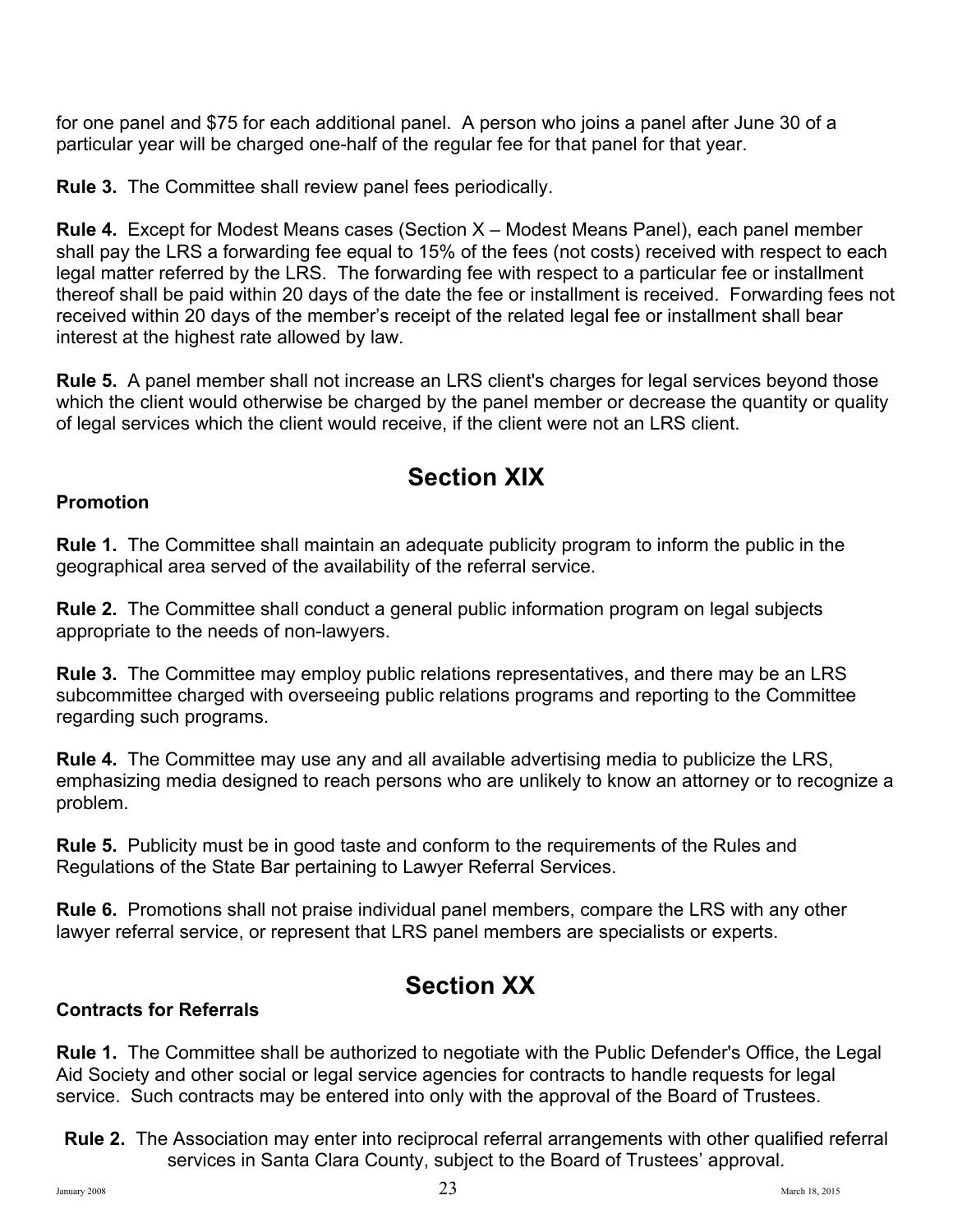### **Appendix I Modest Means Panel Asset Ceilings**

Policy Considerations:

In establishing these guidelines incorporating asset ceilings, The Modest Means Panel has considered the following factors:

1. The rate of unemployment has driven "new" people into poverty:

2. While the high cost of living affects the entire population, the poor pay a disproportionately higher price for goods and services than people of greater means;

3. The lack of mass transportation in Santa Clara County requires access to an automobile to secure employment and other basic needs;

4. Special flexibility in applying asset ceilings should be used when the applicant is disabled, institutionalized, elderly or handicapped.

5. The inability of a significant segment of our society to afford full-priced legal services.

Asset Ceilings:

In addition to income, the available liquid and non-liquid assets of all persons who are resident members of the applicant's family unit, shall be considered in determining eligibility. The value of such assets, after exclusions, shall be one of the factors utilized in determining the eligibility of applicants under the maximum income e level. Available assets which do not exceed the asset ceilings need not be considered.

The Modest Means Panel liquid asset ceiling is \$3500 aggregate/household for an individual and an additional \$900 for each additional family member, to a maximum of five additional family members. Examples of liquid assets to be considered are cash, stocks, bonds, bank accounts and other money on deposit ( certificates of deposit, IRA's, money market certificates ), annuities, treasury bills, and other commercial paper.

The Modest Means Panel non-liquid asset ceiling is \$15,000/household. Examples of non-liquid assets to be considered include equity value of real property including the applicant's' principal residence over and above the State homestead exemption; equity value of deed of trust' equity value of motor vehicles in excess of that exempted under these policies, jewelry, works of art, heirlooms, livestock, and work-related equipment and tools not exempted under these policies.

Asset Ceilings:

Exclusions and Waivers:

None of the following shall be included as liquid or non liquid assets: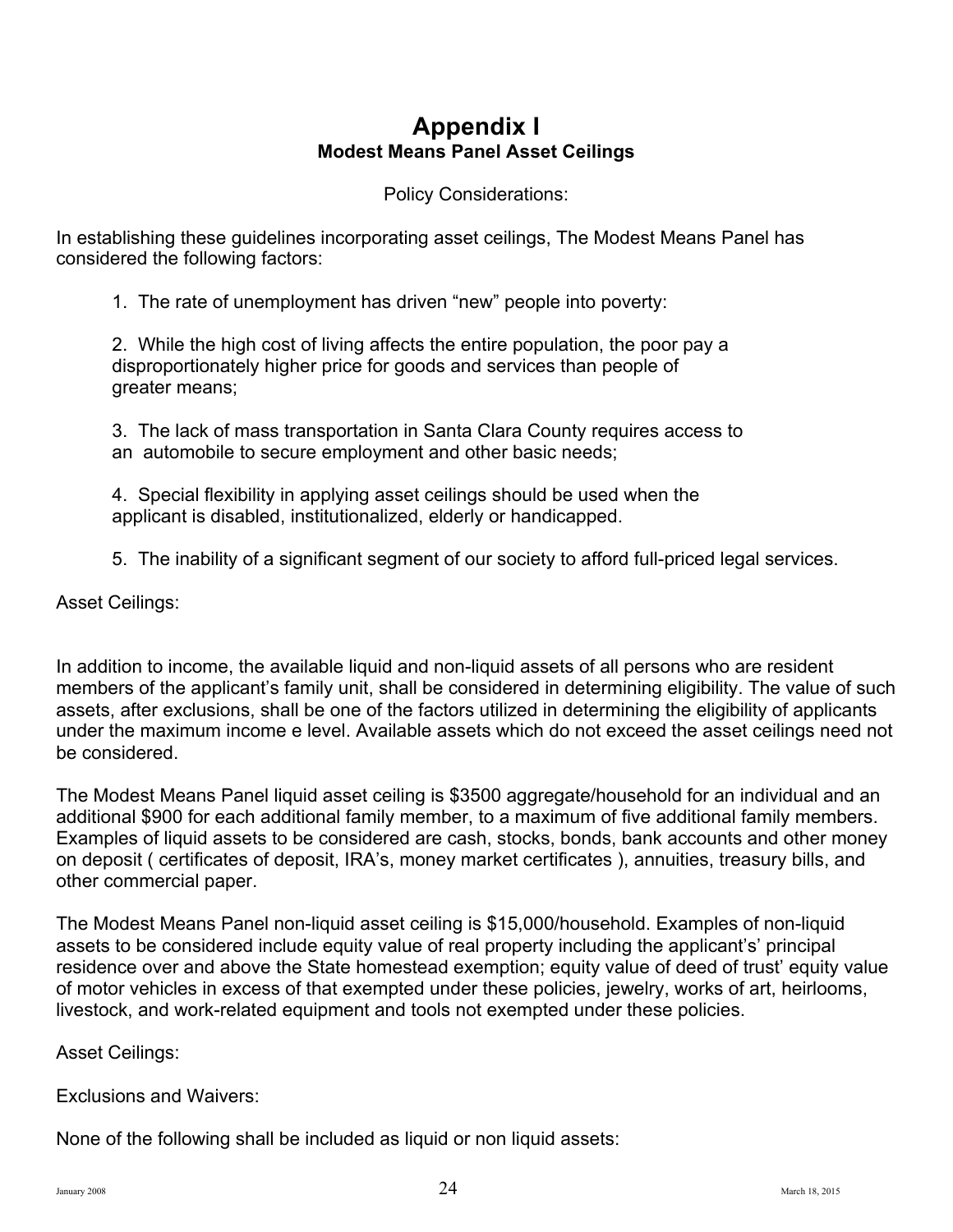- (1.) One motor vehicle, the equity value of which does not exceed \$5,000.
- (2). Additional motor vehicles, only if:

(a) reasonable and necessary for employment of the applicant or member of the applicant's household.

(b) reasonable and necessary for medically related transportation of the applicant or member of the applicant's household.

- (c) modified for operation by or for transportation of a handicapped person.
- (3) Personal and household effects.
- (4) Trusts established and used exclusively for education or medical expenses.
- (5) Reasonable equity in work-related equipment which is essential to the employment or self-employment of an applicant or a member of the family unit, so long as the owner is attempting to produce income consistent with its fair market value.
- (6) The cash value of life insurance policies in excess of \$4,000 for an individual living alone or \$8,000 for a family/household
- (7) One burial plot per household member
- (8) Any other non-liquid assets excluded under the Food Stamps, AFDC, SSI, or County General Assistance Program.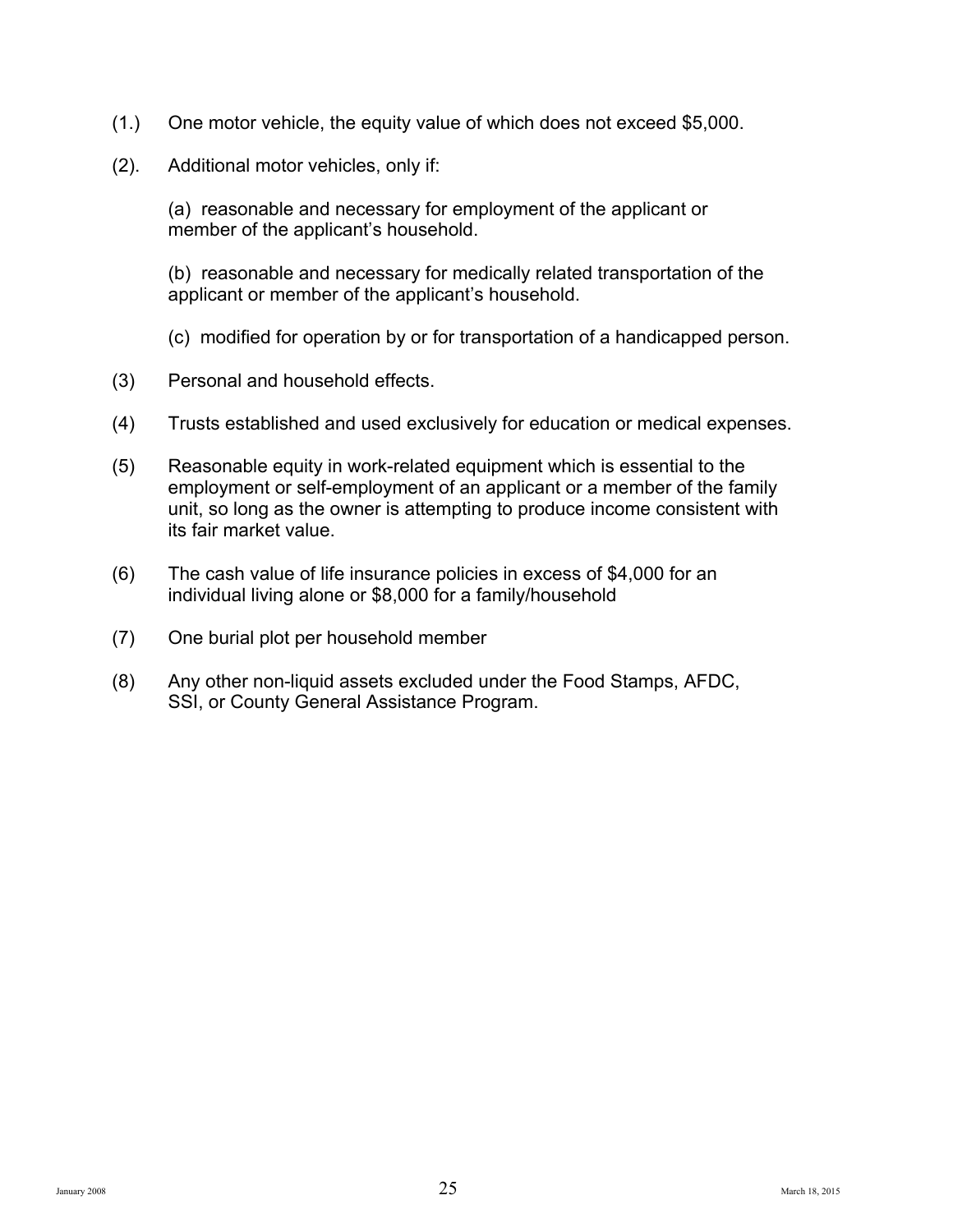#### **Appendix II Statement of Reduced Rates For Modest Means Clients**

Family Law  $$100/hr$ 

Consumer Law \$65/hr

Landlord/Tenant Law \$65/hr

Bankruptcy Law Creditors \$85/hr<br>Debtors \$400.

 $$400.$  (flat fee)

#### **Juvenile Law Panel**

**Hourly Rate:**\$75 Per Hour (including appeals and dependency cases)

| All Misdemeanor Flat Rates: | \$450             |
|-----------------------------|-------------------|
|                             | \$500 Trial Day   |
|                             | \$250 Per Session |

#### **Felony Flat Rates:**

| All non P.C. 1192.7 & WI 707 (b) \$650<br>\$600<br>charged as felonies<br>\$300             | <b>Pre Trial</b><br><b>Trial Day</b> | Per Session                                         |
|---------------------------------------------------------------------------------------------|--------------------------------------|-----------------------------------------------------|
| P.C. 1192.7 & WI 707 (b) charges<br>other than murder which do not go<br>to fitness hearing | \$800<br>\$600<br>\$300              | <b>Pre Trial</b><br><b>Trial Day</b><br>Per Session |
| P.C. 1192.7 & WI 707 (b) charges<br>that go to fitness hearing other<br>than murder         | \$1000<br>\$700<br>\$350             | <b>Pre Trial</b><br><b>Trial Day</b><br>Per Session |
| Murder Cases which do not go to<br>fitness hearing                                          | \$1000<br>\$700<br>\$350             | <b>Pre Trial</b><br><b>Trial Day</b><br>Per Session |
| Murder Cases which go to fitness<br>hearing                                                 | \$1200<br>\$750<br>\$375             | <b>Pre Trial</b><br><b>Trial Day</b><br>Per Session |
| <b>777 Petitions</b>                                                                        | \$500<br>\$600<br>\$300              | <b>Pre Trial</b><br><b>Trial Day</b><br>Per Session |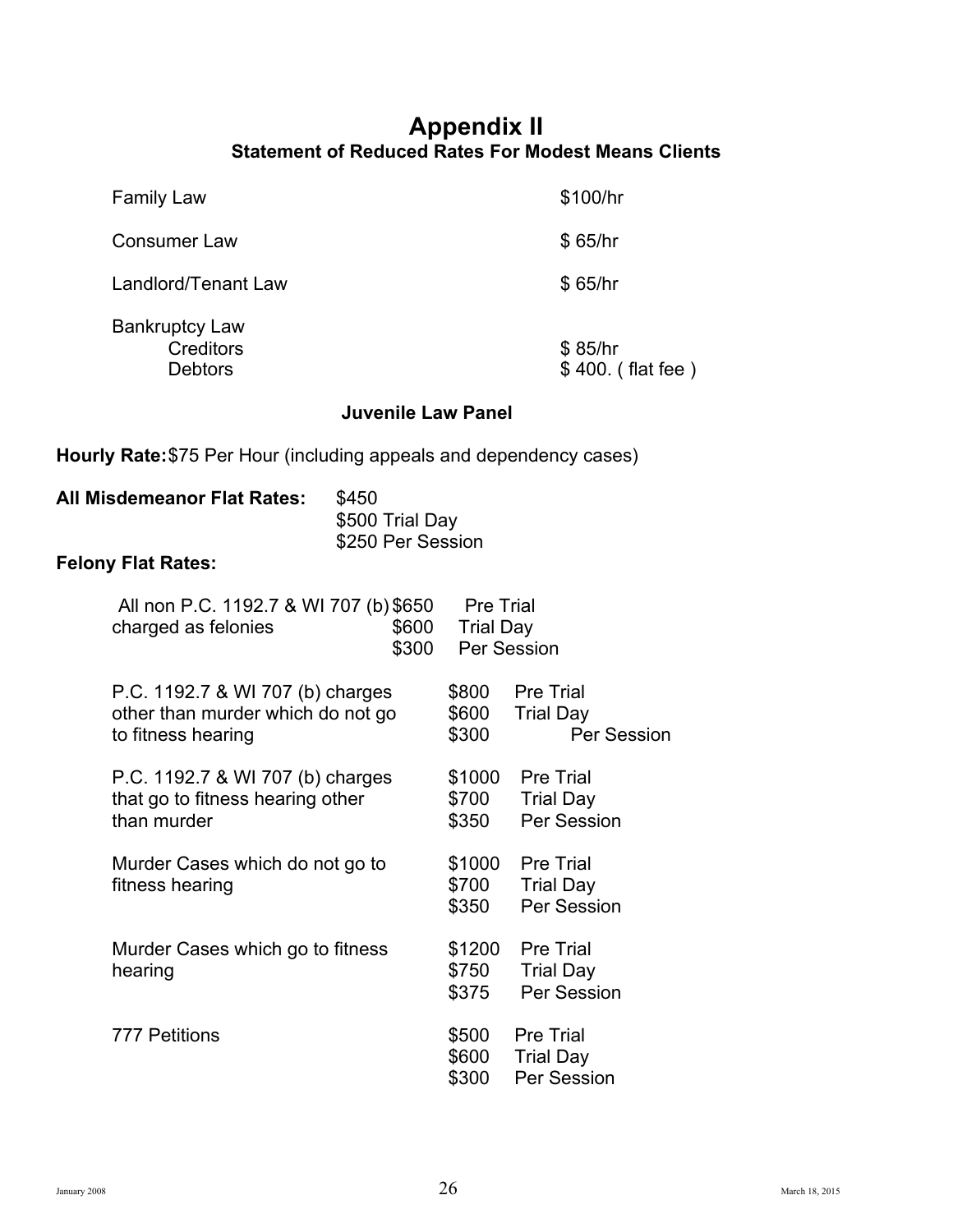#### **Immigration Law Panel**

#### **Hourly Rate:** \$75

Note: A "+" sign has been placed where a minimum flat rate is charged, but additional hourly fees are charged after a certain amount of work is done on each case.

#### Flat Rates

#### Non-Immigrant Visas

|        | Change of Status to B-1 / B-2 Visa<br>Extension of B-1 / B-2 Visa<br>Change of Status to F-1 Visa<br>Reinstatement of F-1 Visa<br>H-1 Visa (may want to limit to non-profit petitioner)<br>K-1 Visa Petition and Adjustment of Status<br>L-1 Visa (may want to limit to non-profit petitioner)<br>Change of Status of J-1 Visa<br>Extension of J-1 Visa<br>J-1 Waivers:<br>No objection waiver<br>Government interest waiver |                          | \$250<br>\$175-250<br>\$250<br>\$250-500<br>\$425-625<br>\$750<br>\$500-1000<br>\$250<br>\$175-250<br>\$175-500<br>$$500+$ |
|--------|------------------------------------------------------------------------------------------------------------------------------------------------------------------------------------------------------------------------------------------------------------------------------------------------------------------------------------------------------------------------------------------------------------------------------|--------------------------|----------------------------------------------------------------------------------------------------------------------------|
|        | Hardship / persecution waiver                                                                                                                                                                                                                                                                                                                                                                                                |                          | $$500+$                                                                                                                    |
|        | Q Visa                                                                                                                                                                                                                                                                                                                                                                                                                       |                          | $$425+$                                                                                                                    |
|        | R Visa                                                                                                                                                                                                                                                                                                                                                                                                                       |                          | $$425+$                                                                                                                    |
|        | <b>Immigration Visas</b>                                                                                                                                                                                                                                                                                                                                                                                                     |                          |                                                                                                                            |
|        | Labor certification and Legal Permanent                                                                                                                                                                                                                                                                                                                                                                                      |                          |                                                                                                                            |
|        | Residence                                                                                                                                                                                                                                                                                                                                                                                                                    |                          | \$1500                                                                                                                     |
|        | Notice of Findings                                                                                                                                                                                                                                                                                                                                                                                                           | Additional               | \$250                                                                                                                      |
|        | <b>Family - Based Immigration</b><br><b>Principal Applicant</b><br><b>Accompanying Spouse</b><br><b>Accompanying Child</b>                                                                                                                                                                                                                                                                                                   | Additional<br>Additional | \$600-700<br>\$175-250<br>\$50-175                                                                                         |
|        | <b>Removal of Conditional Residence</b><br><b>Joint Petition</b><br>Waiver (death)<br>If interview required                                                                                                                                                                                                                                                                                                                  | Additional               | \$250-375<br>\$250-375<br>$$175+$                                                                                          |
|        |                                                                                                                                                                                                                                                                                                                                                                                                                              |                          |                                                                                                                            |
| Asylum |                                                                                                                                                                                                                                                                                                                                                                                                                              |                          |                                                                                                                            |
|        | Application<br>Order to Show Cause (OSC) Hearing                                                                                                                                                                                                                                                                                                                                                                             |                          | \$750-1000+                                                                                                                |
|        | (Summary Master Calendar)                                                                                                                                                                                                                                                                                                                                                                                                    |                          | $$300+$                                                                                                                    |
|        | OSC Hearing (Regular Calendar)                                                                                                                                                                                                                                                                                                                                                                                               |                          | Hourly                                                                                                                     |
|        |                                                                                                                                                                                                                                                                                                                                                                                                                              |                          |                                                                                                                            |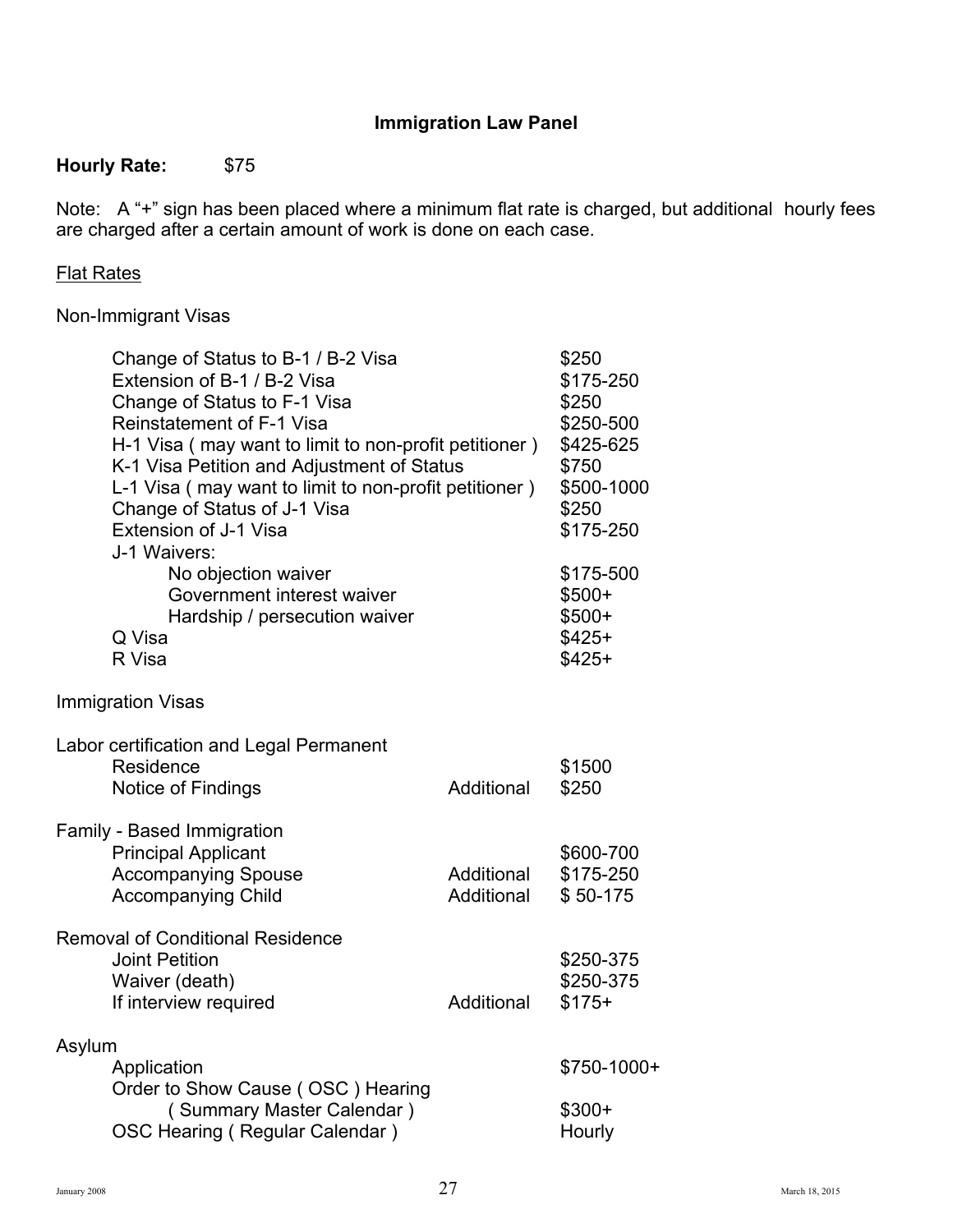| <b>Suspension of Deportation</b>                              |              |           |
|---------------------------------------------------------------|--------------|-----------|
| Application                                                   | $$750-1000+$ |           |
| <b>OSC Hearing (Summary Master Calendar)</b>                  | $$300+$      |           |
| OSC Hearing (Regular Calendar)                                | Hourly       |           |
| Deportation and Exclusion Hearings                            |              |           |
| <b>OSC Hearing (Summary Master Calendar)</b>                  | $$300+$      |           |
| OSC Hearing (Regular Calendar)                                | Hourly       |           |
| <b>Miscellaneous</b>                                          |              |           |
| <b>Advance Parole</b>                                         | \$175        |           |
| <b>Re-entry Permit</b>                                        | \$175        |           |
| Deferred Inspection                                           | $$375+$      |           |
| $I-90:$                                                       |              |           |
| Forms only                                                    | \$75         |           |
| <b>Attorney Appearance</b>                                    | Hourly       |           |
| $I - 765$                                                     | \$75         |           |
| I-601 waiver                                                  | \$250-1000   |           |
| I-212 waiver                                                  | \$250-1000   |           |
| Appeals                                                       |              |           |
| <b>BALCA</b>                                                  | $$1500+$     |           |
| <b>BIA</b>                                                    | $$1250+$     |           |
| <b>AAU</b>                                                    | $$750+$      |           |
| Motion to reopen / reconsider                                 | $$375+$      |           |
| Citizenship                                                   |              |           |
| N-400                                                         | \$375-500    |           |
| N-600                                                         | \$300-500    |           |
|                                                               |              |           |
| <b>Flat Fee Representation Agreement</b><br>(Criminal Cases)  |              |           |
| <b>LEGAL SERVICES TO BE PROVIDED:</b>                         |              |           |
|                                                               |              | (I) agree |
| that I will be your attorney to provide representation in the |              | following |
|                                                               |              |           |
|                                                               |              |           |
|                                                               |              |           |
|                                                               |              |           |
|                                                               |              |           |

## **Attorney Fees:**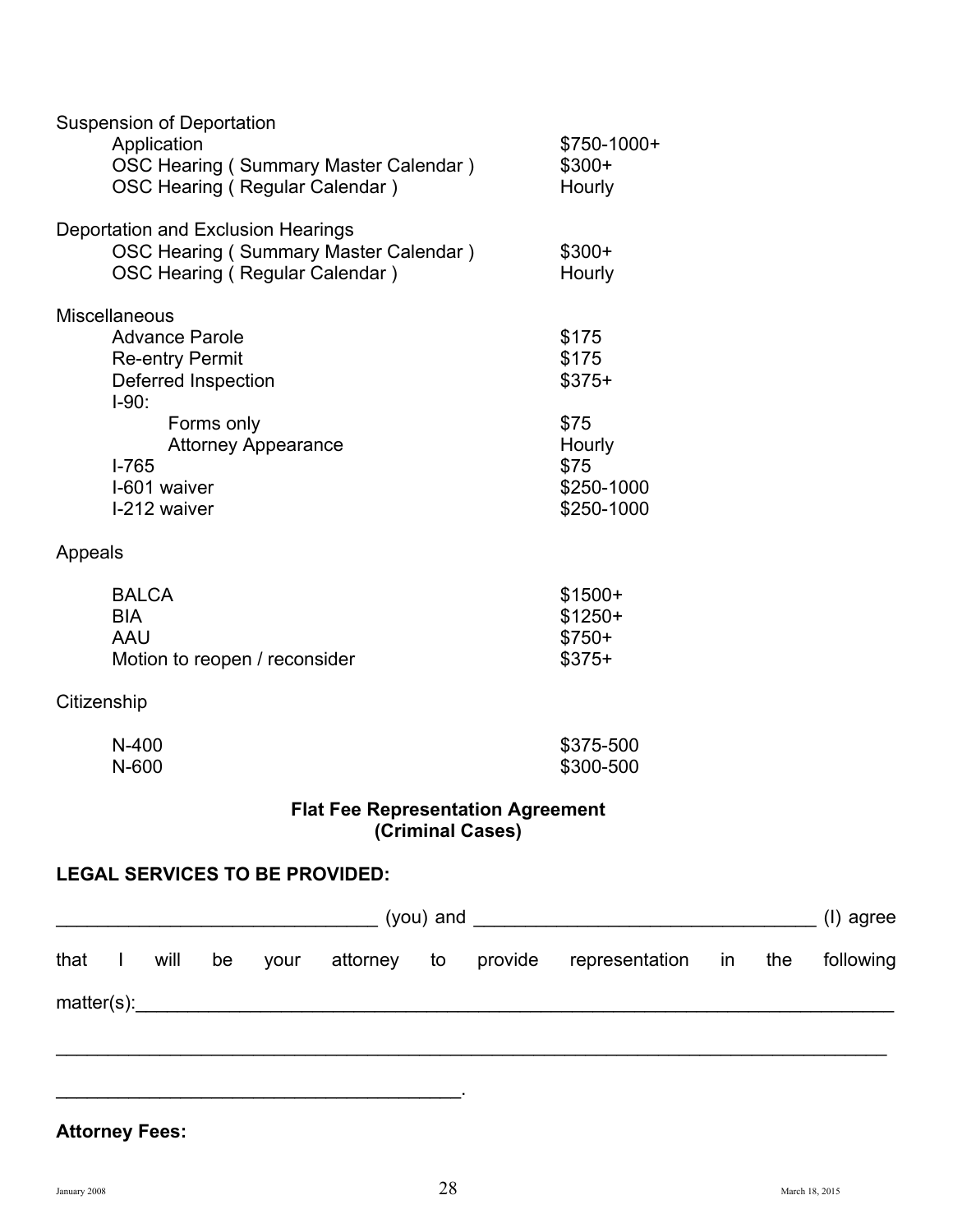#### r **Misdemeanor Case Fees**

The basic fee for attorney's services in this case will be  $$$  This basic fee shall be a non-refundable retainer and covers representation necessary to process the case up to the time of trial, that is, the basic fee includes any negotiations on the day of trial. This fee shall also cover any initial sentencing proceeding but does not cover post-sentence proceedings, probation revocation or other probation disputes.

In the event the Complaint is amended to add prior convictions or a felony charge, a new fee agreement will be required to be negotiated.

Should this matter proceed to trial, there will be an additional fee of \$ per trial day. For the purposes of computing a trial day, any time under three hours shall be billed at onehalf of the trial day rate. Any time over three hours shall be considered one full trial day for the purposes of the fee.

#### r **Felony Case Fees**

The basic fee for attorney's services in this case will be \$\_\_\_\_\_\_\_\_\_\_. This basic fee shall be a non-refundable retainer and covers representation necessary to process the case up through the preliminary examination. This fee shall also cover any initial sentencing proceeding for pleas entered prior to the preliminary examination but does not cover post-sentence proceedings, probation revocation or other probation disputes.

Should there be a holding order following a preliminary examination, waiver of preliminary examination or the filing of an Indictment, there will be an additional fee of \$ This additional fee covers representation necessary to process the case up to the time of trial, that is the additional fee includes any negotiations on the day of trial. This fee shall also cover any initial sentencing proceeding for pleas entered prior to trial but does not cover postsentence proceedings, probation revocation or other probation disputes.

Should this matter proceed to trial, there will be an additional fee of \$ per trial day. For the purposes of computing a trial day, any time under three hours shall be billed at one-**Appendix II (cont.)**

half of the trial day rate. Any time over three hours shall be considered one full trial day for the purposes of the fee.

#### **Additional Terms and Conditions - All Cases**

\$\_\_\_\_\_\_\_\_\_\_ is required to be paid before attorney will become attorney of record.

This fee does not include any legal services for any civil actions or any matters, which occur after the conclusion of the case such as any post-sentencing proceedings, modification, writ, appeal, expungement, or the return of property and a separate agreement for such representation is required. This fee also does not include any interlocutory writ or appeal and a separate agreement for such representation is required.

You understand that at the conclusion of my services all unpaid charges will become due and payable. You also understand . . . [no further revisions proposed to remainder of agreement]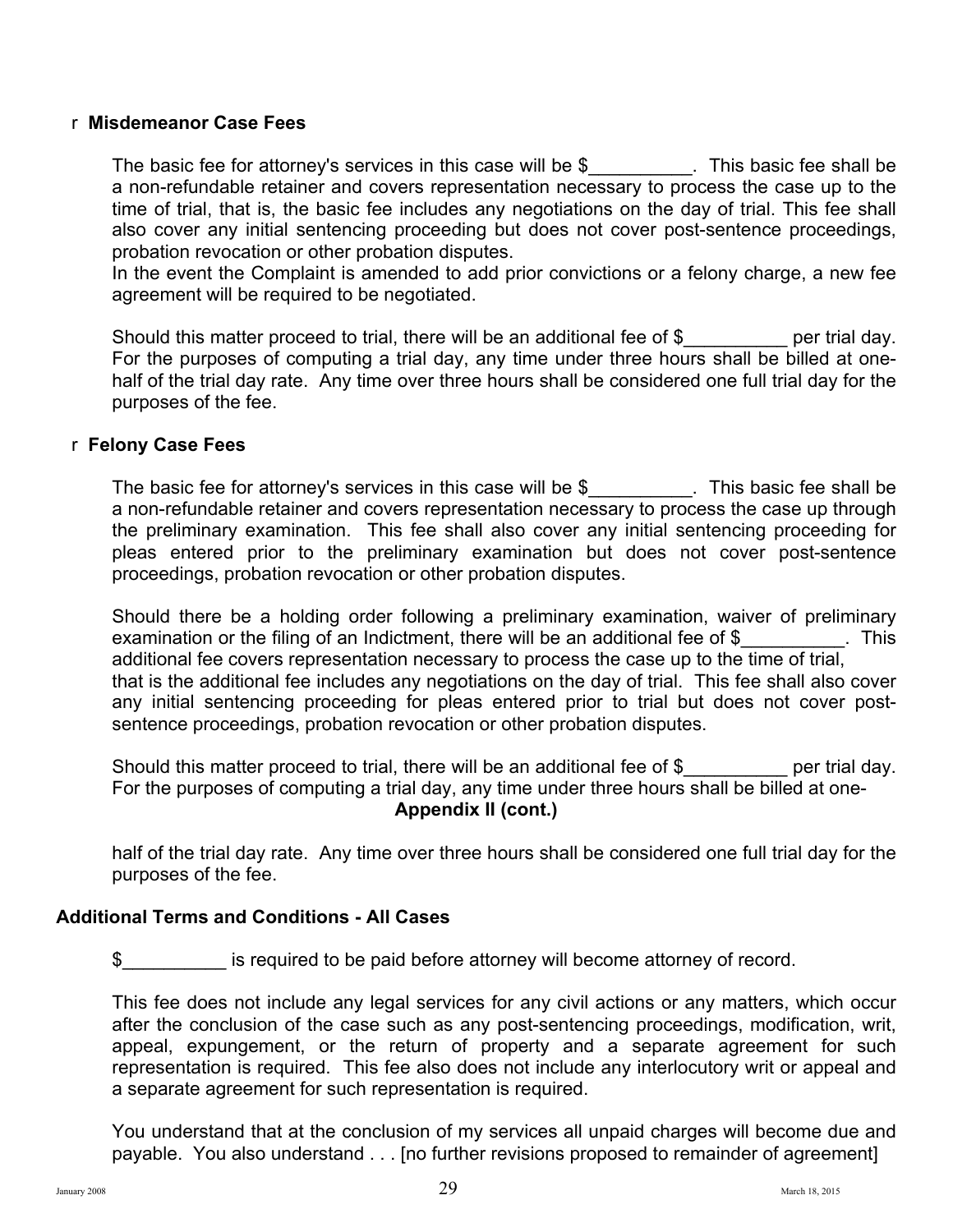#### **Criminal Law Panel Legal Fee Schedule**

[**Note**: *In addition to an across-the-board 15% increase in fees, the categories of cases are expanded and better defined. In recognition of the increased work involved, allegations of priors or other enhancements are used to "bump" a case up to a higher category. Terms are defined in the notes that follow*]

#### **Misdemeanor Cases**<sup>a</sup>

#### **Standard Misdemeanor Case**

| Definition: | Cases where the most serious crime charged is a misdemeanor and                                           |
|-------------|-----------------------------------------------------------------------------------------------------------|
|             | there are no priors or other enhancements alleged and the case is not<br>otherwise complex <sup>b</sup> . |

| Basic Fee: | \$520.00                            | $[450.00 + 15\% (67.50) = 517.50]$ |
|------------|-------------------------------------|------------------------------------|
| Trial Fee: | \$575.00 per trial day <sup>c</sup> | $[500.00 + 15\% (75.00) = 575.00]$ |

#### **Complex Misdemeanor Case**

| Definition: | Cases where the most serious crime charged is a misdemeanor and         |
|-------------|-------------------------------------------------------------------------|
|             | there are priors or other enhancements alleged or the case is otherwise |
|             | complex <sup>p</sup> .                                                  |

| Basic Fee: | \$750.00                            | $[650.00 + 15\% (97.50) = 747.50]$ |
|------------|-------------------------------------|------------------------------------|
| Trial Fee: | \$575.00 per trial day <sup>c</sup> | $[500.00 + 15\% (75.00) = 575.00]$ |

#### **Felony Cases**<sup>a</sup>

#### **Standard Felony Case**

Definition: Cases where the most serious crime charged is a non-"serious" felony and there are no priors or other enhancements alleged and the case is not otherwise complex $b$ . A "serious" felony is any offense listed in Penal Code Section 1192.7. Extradition cases are included in this category.

| Basic Fee:                             | \$865.00                            | $[750.00 + 15\% (112.50) = 862.50]$ |
|----------------------------------------|-------------------------------------|-------------------------------------|
| Additional<br>Fee After PX: $$865.00d$ |                                     | $[750.00 + 15\% (112.50) = 862.50]$ |
| Trial Fee:                             | \$865.00 per trial day <sup>c</sup> | $[750.00 + 15\% (112.50) = 862.50]$ |

#### **Mid-Level Felony Case**

Definition: Cases where the most serious charge is a non-"serious" felony and there are priors or other enhancements alleged or the case is otherwise complex; or the case falls into one of the types listed below and no priors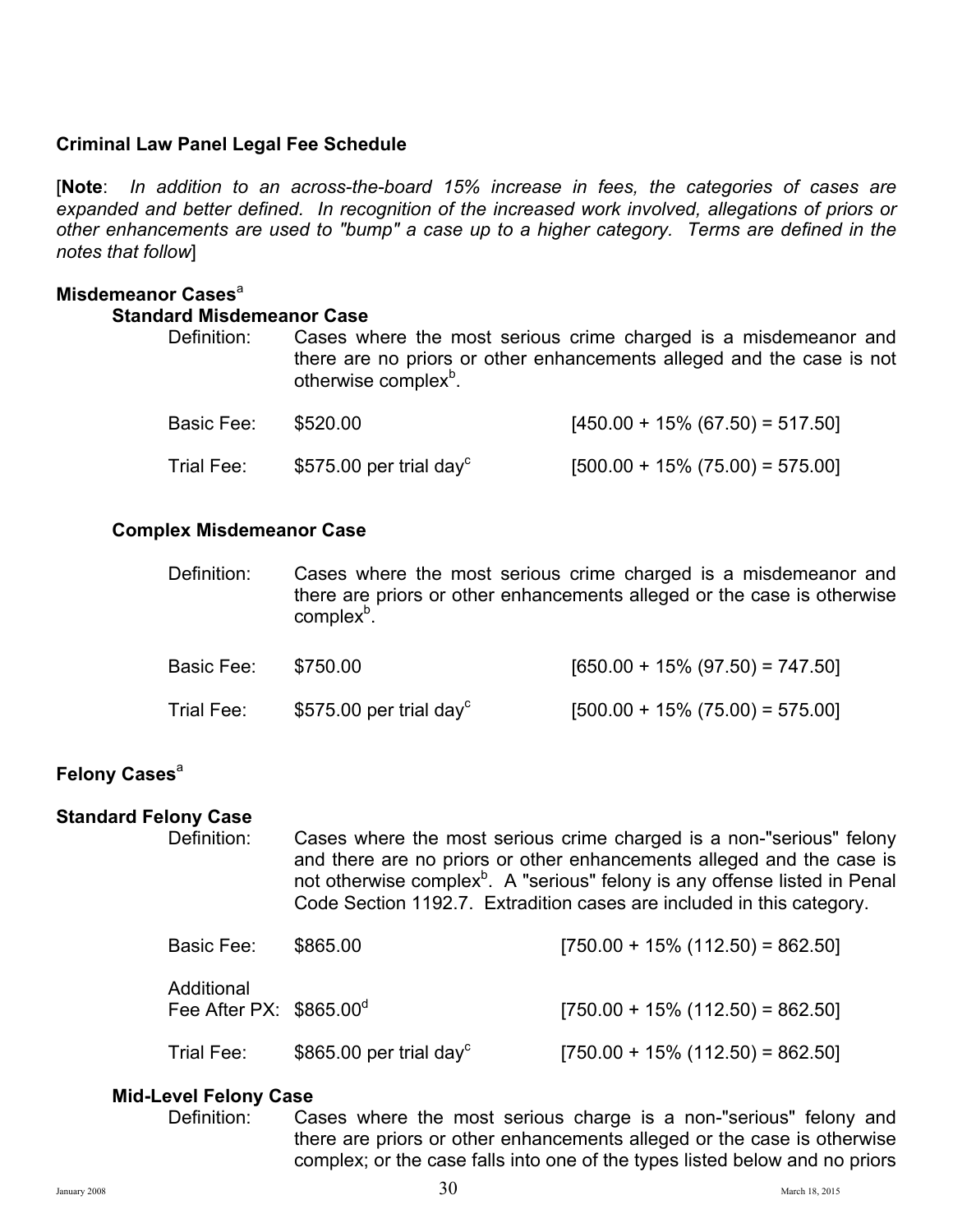or other enhancements are alleged and the case is not otherwise complex<sup>b</sup>:

- (1) felony domestic violence case,
- (2) felony sex case where registration would be required if convicted,
- (3) drug case, other than simple possession.

A "serious" felony is any offense listed in Penal Code Section 1192.7. Violation of felony probation cases are included in this category. Fees for cases otherwise falling into this category but the maximum exposure is equal or greater than 20 years should be set at the "Maximum Exposure" level.

| Basic Fee:                             | \$1,150.00                          | $[1,000.00 + 15\% (150.00) = 1,150.00]$ |
|----------------------------------------|-------------------------------------|-----------------------------------------|
| Additional<br>Fee After PX: $$865.00d$ |                                     | $[750.00 + 15\% (112.50) = 862.50]$     |
| Trial Fee:                             | \$865.00 per trial day <sup>c</sup> | $[750.00 + 15\% (112.50) = 862.50]$     |

#### **Serious Felony Case**

- Definition: Cases where the most serious crime charged is a "serious" felony and there are no priors or other enhancements alleged and the case is not otherwise complex; or the case falls into one of the types listed below and priors or other enhancements are alleged or the case is otherwise  $complex<sup>b</sup>$ :
	- (1) felony domestic violence case,
	- (2) felony sex case where registration would be required if convicted,
	- (3) drug case, other than simple possession.

A "serious" felony is any offense listed in Penal Code Section 1192.7. Fees for cases otherwise falling into this category but the maximum exposure is equal or greater than 20 years should be set at the "Maximum Exposure" level.

| Basic Fee:                                    | \$1,725.00                          | $[1,500.00 + 15\% (225.00) = 1,725.00]$ |
|-----------------------------------------------|-------------------------------------|-----------------------------------------|
| Additional<br>Fee After PX: $$865.00^{\circ}$ |                                     | $[750.00 + 15\% (112.50) = 862.50]$     |
| Trial Fee:                                    | \$865.00 per trial day <sup>c</sup> | $[750.00 + 15\% (112.50) = 862.50]$     |

#### **Aggravated Serious Felony Case**<sup>e</sup>

Definition: Cases where the most serious crime charged is a "serious" felony and there are priors or other enhancements alleged or the case is otherwise complex<sup>b</sup>. A "serious" felony is any offense listed in Penal Code Section 1192.7. Fees for cases otherwise falling into this category but the maximum